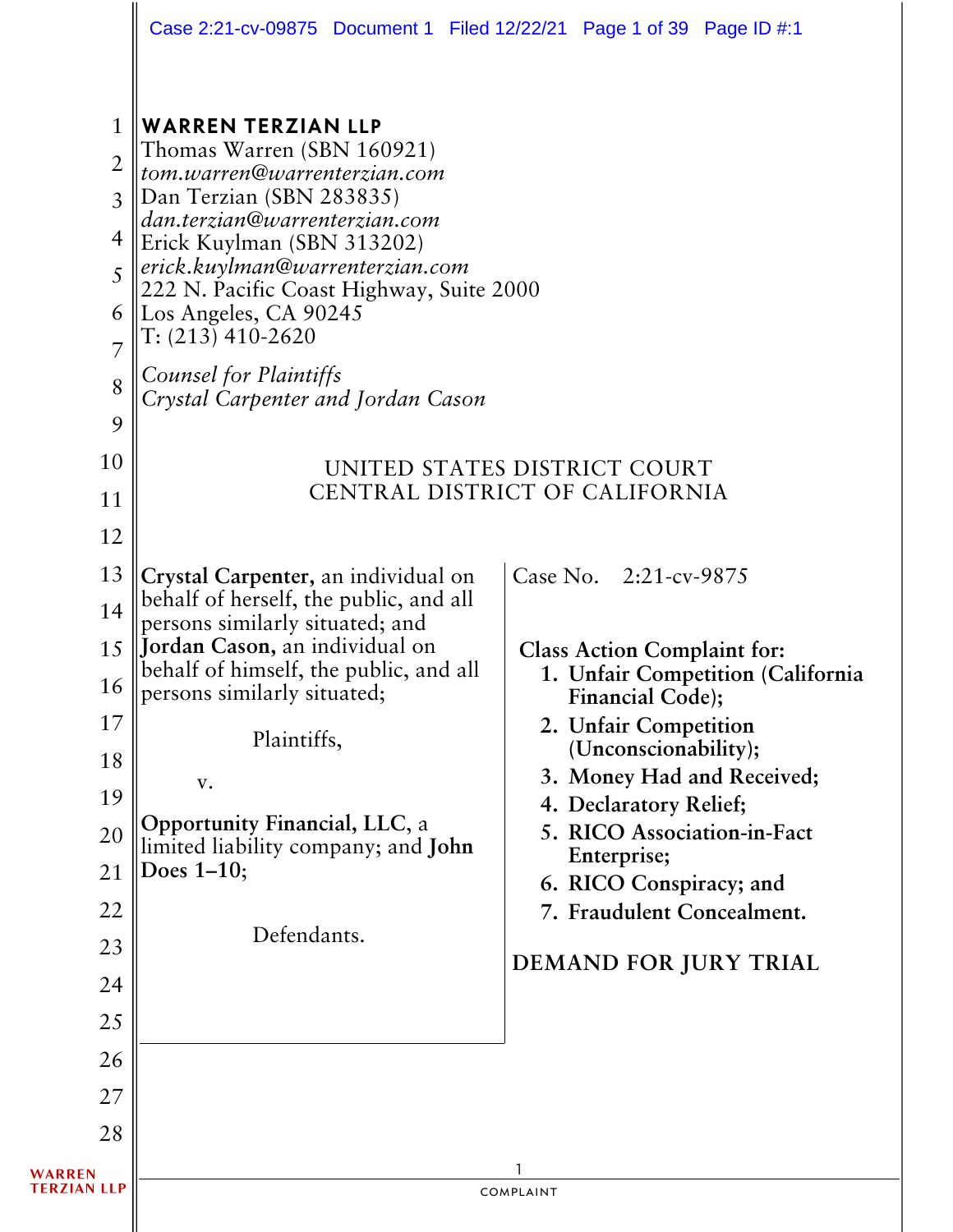1

## TABLE OF CONTENTS

| $\overline{2}$     | II.  |           |    |                                                                                                                                |
|--------------------|------|-----------|----|--------------------------------------------------------------------------------------------------------------------------------|
| $\mathfrak{Z}$     | II.  |           |    |                                                                                                                                |
| $\overline{4}$     | III. |           |    |                                                                                                                                |
| 5                  | IV.  |           |    |                                                                                                                                |
| 6                  |      | A.        |    | The California Financial Code caps the interest rate on                                                                        |
| 7<br>8<br>9        |      |           | 1. | The California Fair Access to Credit Act caps the<br>interest rate at about 36% per year for loans of \$2,500<br>to $$9,999$ . |
| 10                 |      |           | 2. | California law caps the interest rate at no more than                                                                          |
| 11                 |      |           | 3. |                                                                                                                                |
| 12<br>13           |      | <b>B.</b> |    | Opportunity Financial devised a rent-a-bank scheme in an                                                                       |
| 14<br>15           |      |           | 1. | Opportunity Financial is the true lender because it holds<br>the predominant economic interest and bears the risk of           |
| 16<br>17           |      |           | 2. | 10<br>Opportunity Financial is the true lender because it<br>handles all acquisition, all marketing, all underwriting,         |
| 18<br>19           |      |           | 3. | Opportunity Financial is the true lender because it bears<br>all responsibilities under the loan contracts 13                  |
| 20<br>21           |      | С.        |    | Opportunity Financial's loan contracts are forms prepared by<br>Opportunity Financial and forced on the borrowers 15           |
| 22                 |      | D.        |    | The loans' arbitration clauses are void and unenforceable15                                                                    |
| 23                 |      | Ε.        |    | Ms. Carpenter and Mr. Cason's loans are both for 159.56%                                                                       |
| 24                 | V.   |           |    |                                                                                                                                |
| 25                 | VI.  |           |    |                                                                                                                                |
| 26<br>27           | VII. |           |    |                                                                                                                                |
| 28                 |      |           |    |                                                                                                                                |
| WARREN             |      |           |    | 2                                                                                                                              |
| <b>TERZIAN LLP</b> |      |           |    | COMPLAINT                                                                                                                      |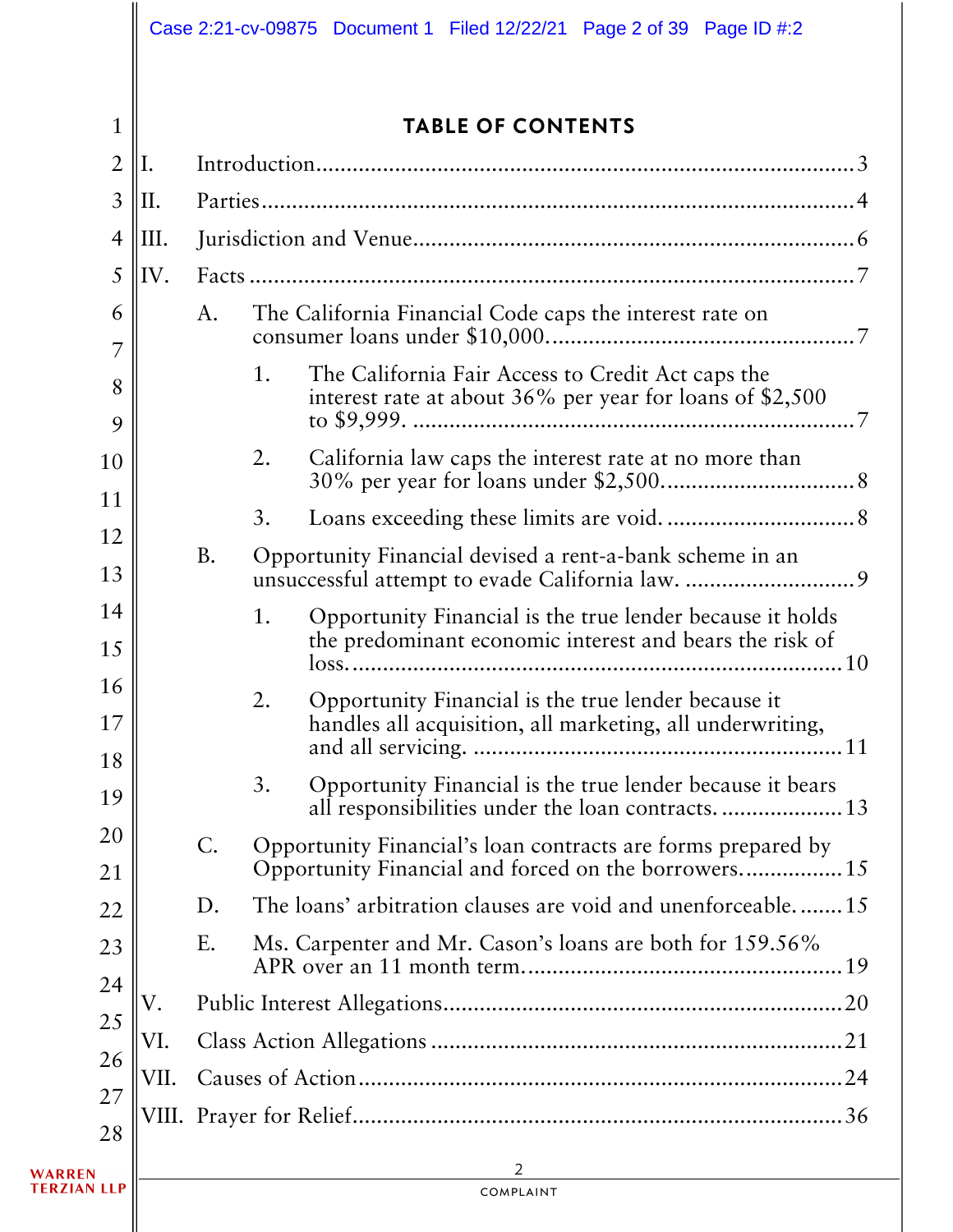#### 1 I. Introduction

2 3 4 1. 160% APR. That's the interest rate on Defendant Opportunity Financial's loans to millions of borrowers in California and in over 30 other states.

5 6 2. The interest rate is high everywhere. And in California, it's also illegal. Here the max rate caps out at about 36%.

7 8 3. Yet Opportunity Financial continues loaning money at 160% APR, both in states where it's legal and in states where it's not.

9 10 11 12 13 4. Opportunity Financial's conduct in both sets of states is identical. It markets the same loan product, at the same 160% interest rate, under the same trademarked "OppLoans" name. It underwrites the loans. It originates the loans. It services the loans. It enforces the loans. It even claims the loans on its financial reports.

14 15 5. The one difference? In states where 160% APR is legal, Opportunity Financial names itself as the lender in the loan contracts.

16 17 18 19 20 6. But in states where it's illegal, Opportunity Financial names two entities in those contracts: Opportunity Financial as the loan servicer and Utah state-chartered FinWise Bank as the purported lender. Then, after the loans are signed, Opportunity Financial buys 95% of the loan from FinWise and goes about business as usual.

21 22 23 7. This is a sham. Opportunity Financial is the true lender on these loans. It bears all risk of loss, and it holds the predominant economic interest. Not FinWise.

24 25 26 27 28 8. Opportunity Financial can't use this rent-a-bank scheme to immunize itself from California law. Courts have repeatedly held that rent-abank schemes and similar rent-a-tribe schemes are illegal and can't circumvent state law. *E.g.*, *Consumer Fin*. *Prot. Bureau v. CashCall, Inc.*, No. 15-cv-7522, 2016 WL 4820635, at \*6 (C.D. Cal. Aug. 31, 2016); *People v. Miami Nation*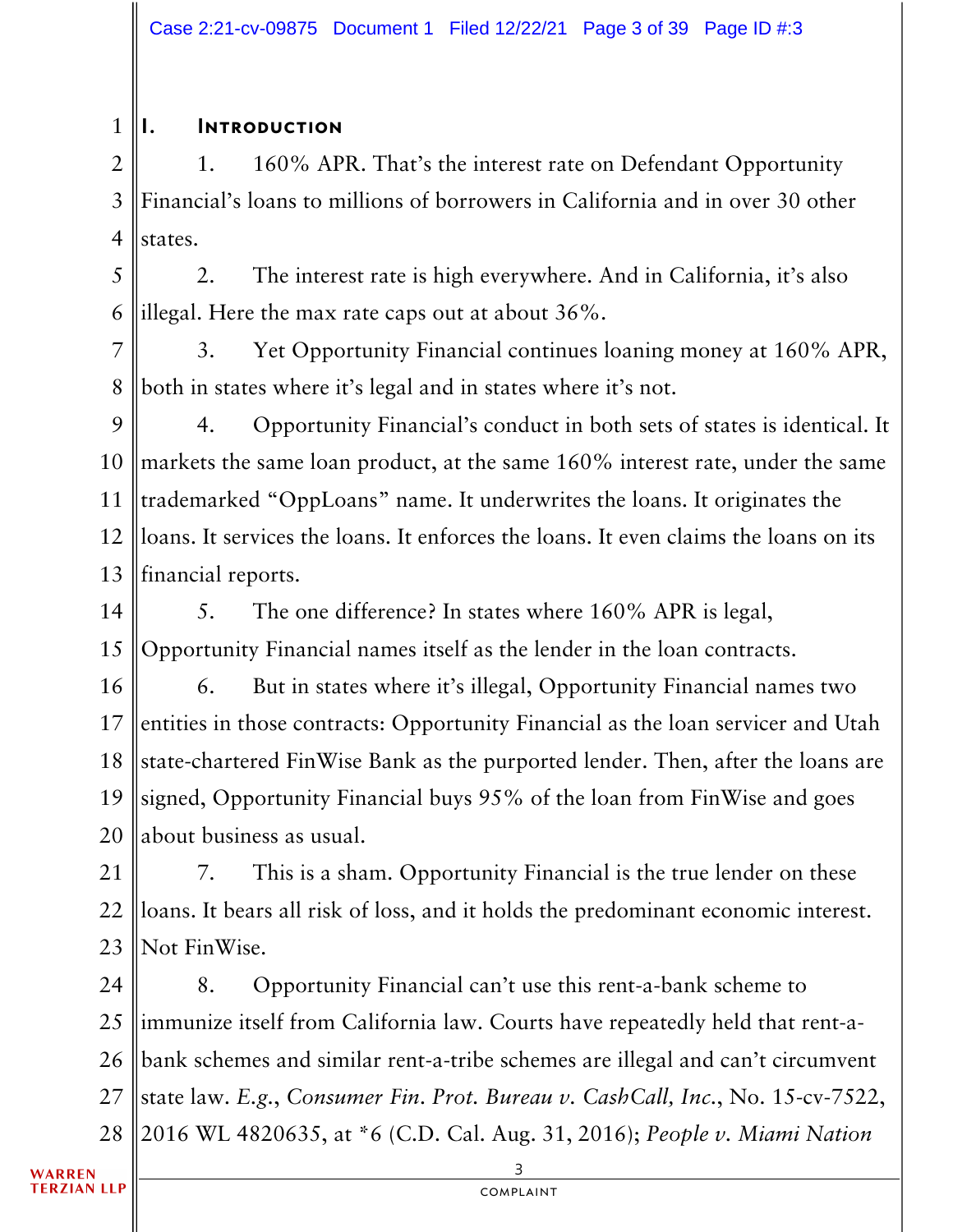4 1 2 3 4 5 6 7 8 9 10 11 12 13 14 15 16 17 18 19 20 21 22 23 24 25 26 27 28 *Enters.*, 2 Cal. 5th 222, 252–56 (2016). These schemes have even landed folks in federal prison on racketeering charges. *E.g.*, U.S. Department of Justice, Scott Tucker Sentenced To More Than 16 Years In Prison For Running \$3.5 Billion Unlawful Internet Payday Lending Enterprise, https://www.justice.gov/usao-sdny/pr/scott-tucker-sentenced-more-16-yearsprison-running-35-billion-unlawful-internet-payday (Jan. 5, 2018). 9. For these reasons, California law applies to these loans and invalidates them. 10. This conclusion's not controversial. Opportunity Financial has virtually conceded as much in a case over its loans in DC. There, the DC Attorney General sued Opportunity Financial over the same rent-a-bank scheme. That lawsuit ended with Opportunity Financial agreeing to: • pay \$1.75 million; • forgive \$640,000 in past due interest; and not offer, provide, advertise, or service any loans over the maximum DC interest rate of 24% APR. 11. This action seeks to hold Opportunity Financial accountable for its racketeering and illegal loans in California. It seeks damages and restitution. It also seeks a judicial determination that Opportunity Financial is the true lender on the loans, that California law applies to these loans, and that the loan contracts and arbitration clauses are void and unenforceable. II. Parties 12. Plaintiff Crystal Carpenter is a natural person domiciled in Santa Barbara County, California. This is true as of both today's date and the dates when Ms. Carpenter entered her loan contracts with Opportunity Financial. 13. Plaintiff Jordan Cason is a natural person domiciled in San Joaquin County, California. This is true as of both today's date and the dates when Mr. Cason entered his loan contracts with Opportunity Financial.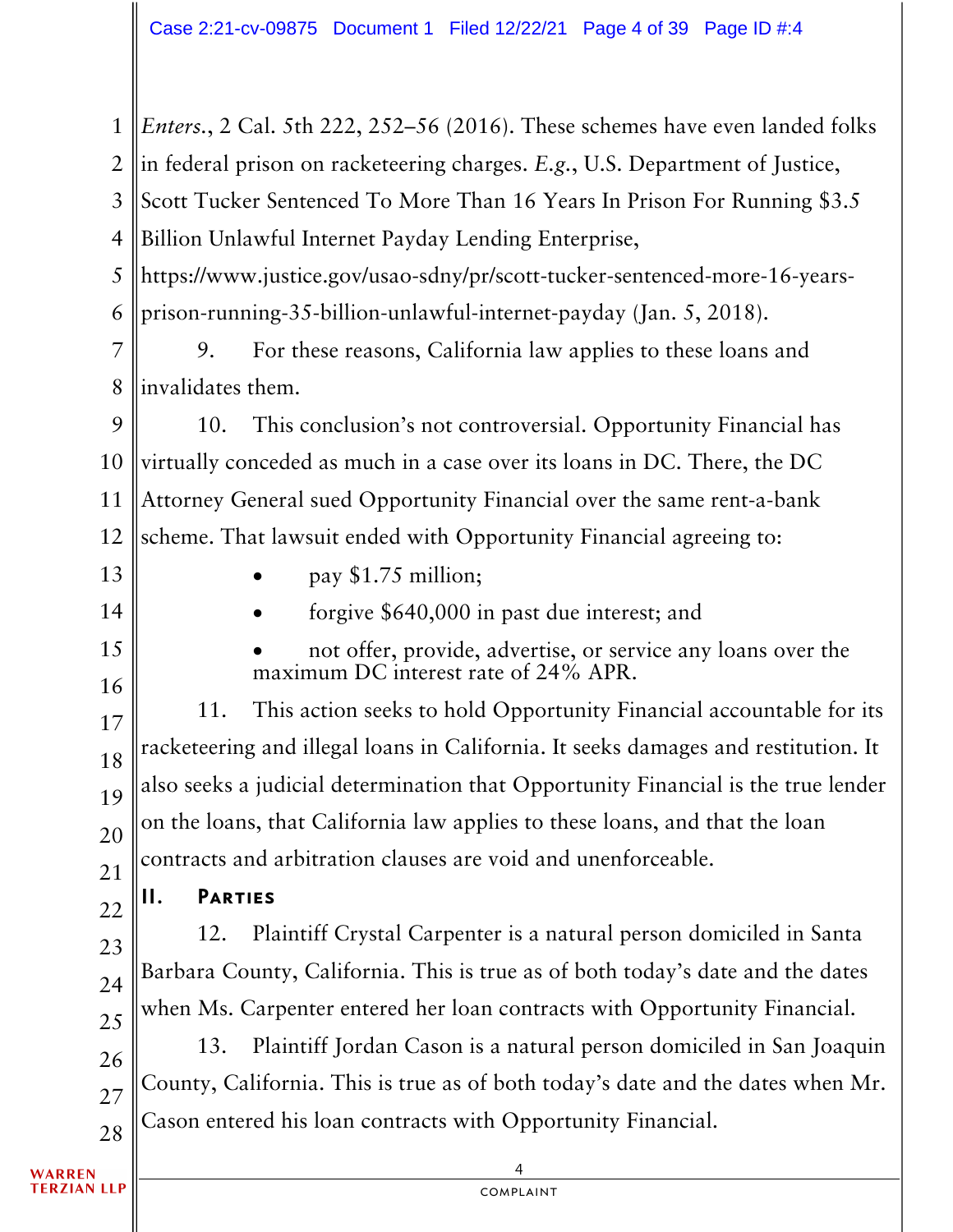1 2 14. Defendant Opportunity Financial, LLC is a limited liability company. Its principal place of business is in Chicago, Illinois.

3 4 5 6 7 8 15. Opportunity Financial's members are: DAV 513 Revocable Trust, JSK Management Holdings, LLC, LTHS Capital Group LP, MCS 2017 Trust FBO Tracy Ward, MCS 2017 Trust FBO Todd Schwartz, Ward Capital Group LP, OppFi Management Holdings, LLC, ACM OppLoans Warrants VII LLC, Bruce Hammersley, Ray Chay, Jessica LaForte, Inoh Choe, Jeremiah Kaye, and CJ Newton.

9 10 16. Opportunity Financial's natural person members are all domiciled in Illinois.

11 12 17. Opportunity Financial's trust members comprise persons who are all domiciled in Illinois.

13 14 15 18. Opportunity Financial's limited liability company members comprise natural-person members who are all domiciled in either Illinois or Texas.

16 17 19. Opportunity Financial's limited partnership member comprises natural-person partners who are all domiciled in Illinois.

18 19 20. No Opportunity Financial owner or member is a citizen of California.

20 21 21. No Opportunity Financial owner or member has its principal place of business in the State of California.

22 23 24 25 26 22. Defendants John Does 1–10 are unidentified parties who are owned or controlled by Opportunity Financial and who participated in the enterprise with Opportunity Financial. They funded, serviced, collected, or profited from the illegal loans. Does 1–10 are not citizens of California and are citizens of Illinois or Texas.

27

28

**ARREN ERZIAN LLP** 

5 complaint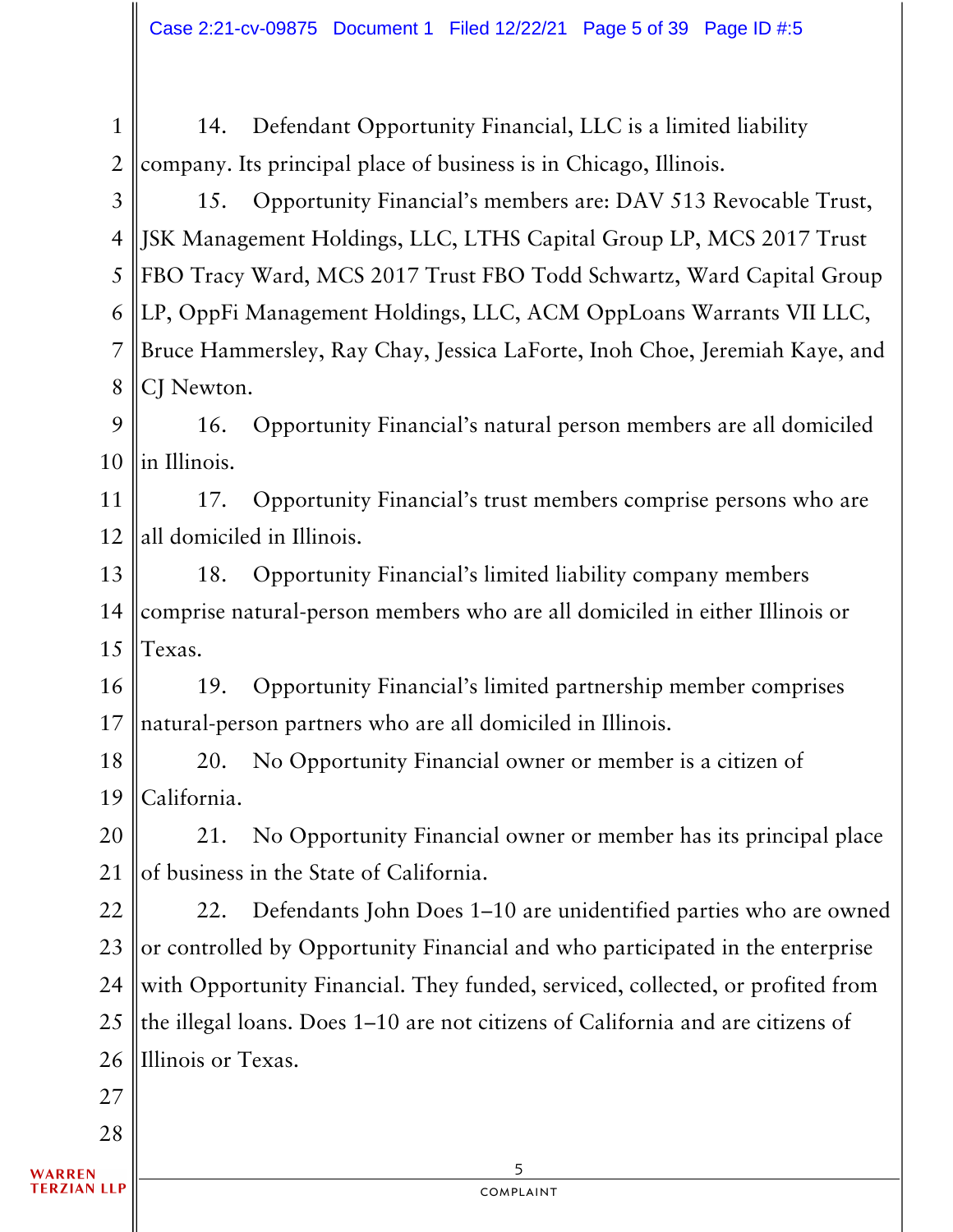#### 1 III. Jurisdiction and Venue

2 3 4 23. This Court has subject matter jurisdiction over this action for three reasons. First, it has federal question jurisdiction over the RICO claims and supplemental jurisdiction over the state law claims.

5 6 7 8 24. Second, the amount in controversy—the aggregate amount sought by the Class—exceeds \$5 million, and at least one Plaintiff is diverse from at least one Defendant. Therefore, the Court has subject matter jurisdiction under the Class Action Fairness Act.

9 10 11 12 13 14 25. Third, it has diversity jurisdiction over the individual claims because there is complete diversity and the amount in controversy is over \$75,000. Ms. Carpenter and Mr. Cason are domiciled in and citizens of California. Opportunity Financial is not a citizen of California; it is a citizen of Illinois and Texas. As for the Class, it comprises persons who were California residents at the time of receiving the loan.

15 16 17 26. This Court has specific personal jurisdiction over Opportunity Financial because it has intentionally availed itself of and purposefully directed its activities towards the State of California by doing business here.

18 19 20 21 27. Opportunity Financial solicited and entered loans with Ms. Carpenter, Mr. Cason, and the Class, all of whom were California residents and citizens at the time of entering the loans. And Opportunity Financial knew they were California residents and citizens when they made the loans.

22 23 24 25 28. Opportunity Financial spearheaded the rent-a-bank scheme and implemented that scheme in California. It knew the scheme would affect Californians. What's more, Opportunity Financial did all this while operating as a licensed California Finance Lender.

26 27 29. Venue is proper in the Central District of California because a substantial part of the events giving rise to the claim occurred here. When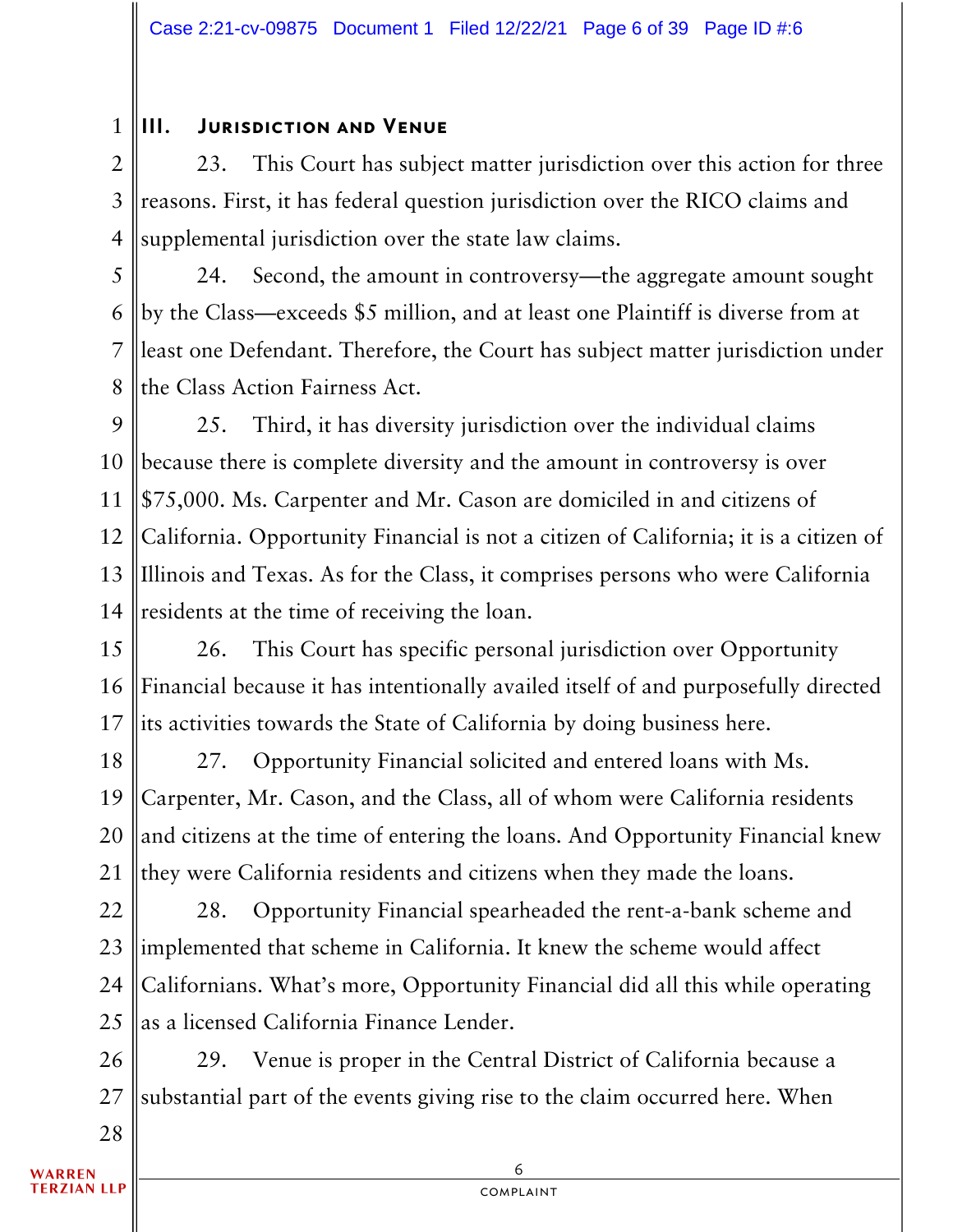1 2 Opportunity Financial entered the loan with Ms. Carpenter, she was a citizen of Santa Barbara County.

#### 3 IV. Facts

# 4 5

12

16

17

18

19

20

# A. The California Financial Code caps the interest rate on consumer loans under \$10,000.

6 7 30. The California Financial Code limits the interest that lenders may charge on loans under \$10,000.

8 9 31. Opportunity Financial is a licensed California Finance Lender and has been since 2014. Its license number is 603K647.

10 11 32. Opportunity Financial is therefore subject to the California Financial Code and must comply with it.

# 1. The California Fair Access to Credit Act caps the interest rate at about 36% per year for loans of \$2,500 to \$9,999.

13 33. The California Fair Access to Credit Act ("Act") went into effect

14 15 on January 1, 2020.

34. In enacting the Act, the California Legislature stated:

The lack of guidance from the Legislature on allowable interest rates for loans of \$2,500 - \$10,000 has led to a "wild west" where unscrupulous lenders are charging interest rates from 100% to more than 200% on these larger installment loans. Consumers are struggling under these egregious terms, and at least one out of three consumers default on these debts.

21 22 These high default rates and unconscionable interest rates have caused turmoil in the regulatory environment ….

23 24 25 26 27 28 As Chair and Member of the Assembly Banking Committee, we have worked over the past year to negotiate a compromise between consumer advocates and responsible lenders in California. The result of those negotiations is AB 539. The bill is supported a large coalition of community and faith-based organizations, cities and counties, and responsible lenders who recognize that 100% interest rates and high default rates are harming more than 100,000 California families each year and that we must act to protect our consumers.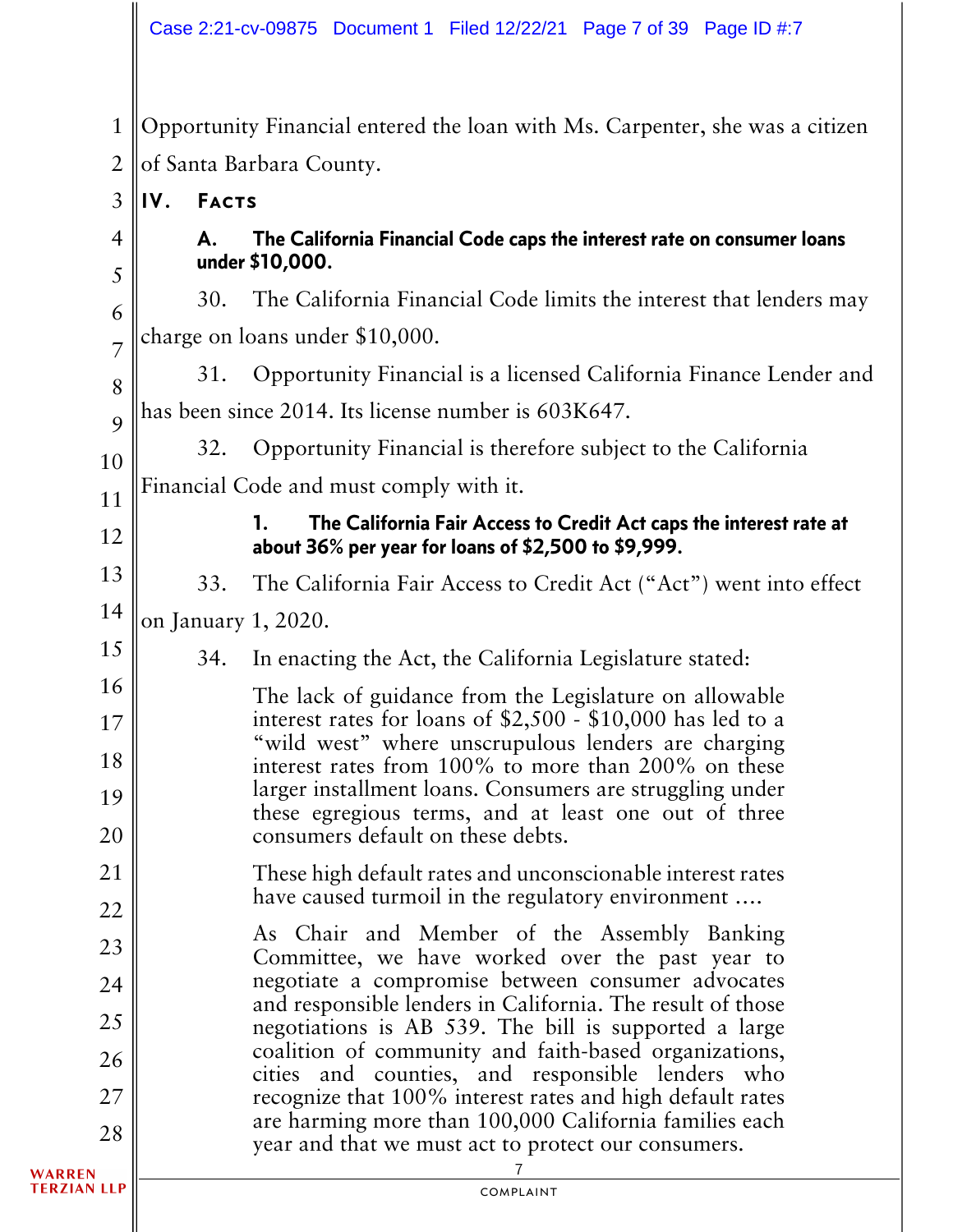#### Case 2:21-cv-09875 Document 1 Filed 12/22/21 Page 8 of 39 Page ID #:8

1 2 3 4 5 6 7 8 9 10 11 12 13 14 15 16 17 18 19 20 21 22 23 24 25 26 27 28 Report of Sen. Judiciary Com., AB 539, July 9, 2019, http://leginfo.legislature.ca.gov/faces/billAnalysisClient.xhtml?bill\_id=2019202 00AB539. 35. To curb these abusive lending practices, the Act limits the interest rates that finance lenders may charge on consumer loans of \$2,500 to \$9,999. Cal. Fin. Code § 22304.5. The maximum interest rate for these loans is 36%, plus the federal funds rate. *Id.* 36. Since January 1, 2020, the federal funds rate has never exceeded 1.6%. Since April 2020, the federal funds rate hasn't exceeded .1%. 37. Thus, the statutory maximum interest rate for all such loans issued since January 1, 2020, has been no greater than 37.6%. 2. California law caps the interest rate at no more than 30% per year for loans under \$2,500. 38. The California Financial Code also limits the interest rate on loans under \$2,500. The maximum rate on these loans is no more than 30% per year. Cal. Fin. Code § 22303. 3. Loans exceeding these limits are void. 39. If a lender willfully charges, contracts for, or receives more than the maximum interest rate, the loan contract is void. Cal. Fin. Code § 22750(a). So no person has any right to collect or receive any principal, charges, or recompense in connection with that transaction. *Id.* The same goes if the lender willfully violated the California Financial Code. *Id.*§ 22750(b). 40. If a lender charges, contracts for, or receives more than the maximum interest rate for a reason other than a willful act, the lender forfeits all interest and charges on the loan. Cal. Fin. Code § 22751. All the lender is allowed to collect is the loan's principal. *Id.* 41. To prevent companies from circumventing the law by involving an out-of-state lender at some step in the lending process, California law provides that "[a]ny person who contracts for or negotiates in this state a loan to be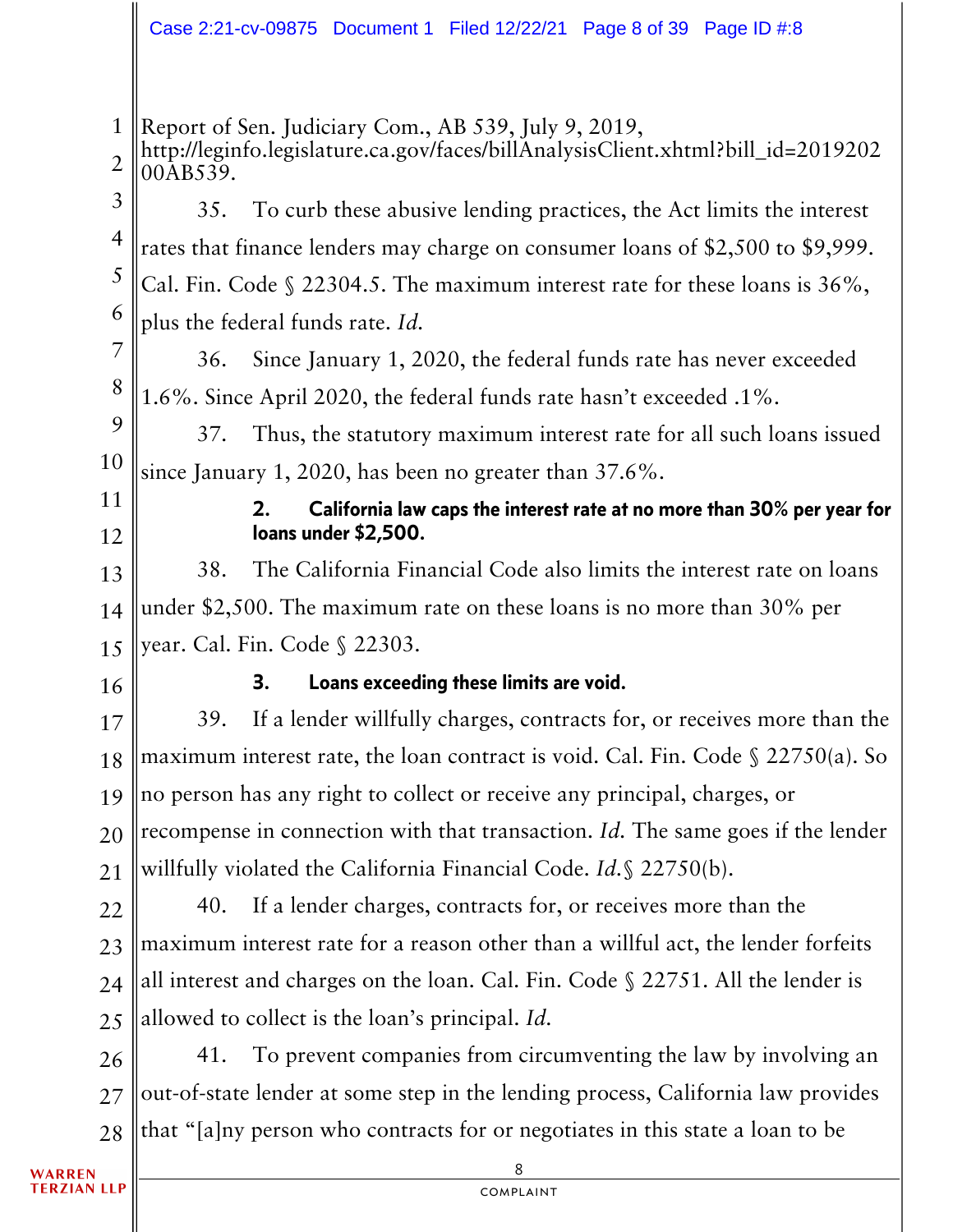1 2 3 made outside the state for the purpose of evading or avoiding the provisions of this division is subject to the provisions of this division." Cal. Fin. Code § 22324.

4 5 6 7 8 42. For these reasons, even if a court were to hold (incorrectly) that Opportunity Financial does not have the predominant economic interest in the loans and that FinWise is the true lender, Opportunity Financial itself would still violate California law by negotiating for and contracting the loans to be made out of state.

9

43. Defendants willfully violated California law.

10 11

B. Opportunity Financial devised a rent-a-bank scheme in an unsuccessful attempt to evade California law.

12 13 14 44. In 2012, Opportunity Financial started its business as a storefront lender. The next year it moved its business online and focused on nonprime consumers.

15

45. Opportunity Financial now issues loans in around 35 states.

16 17 18 19 46. In four states, Opportunity Financial closes subprime loans (its OppLoans product) in its own name and does not engage in a rent-a-bank scheme. Those states do not have usury laws prohibiting those loans, so Opportunity Financial's conduct in those states is lawful.

20 21 22 23 47. Opportunity Financial's loans to Californians are always offered at around 160% APR. The total principal ranges from \$500 to \$4,000. Typically the repayment term is around 11 months, but it can range from 9 to 18 months.

24 25 48. Opportunity Financial has also expanded into the near-prime market and may have at least some lawful operations in that segment.

26

27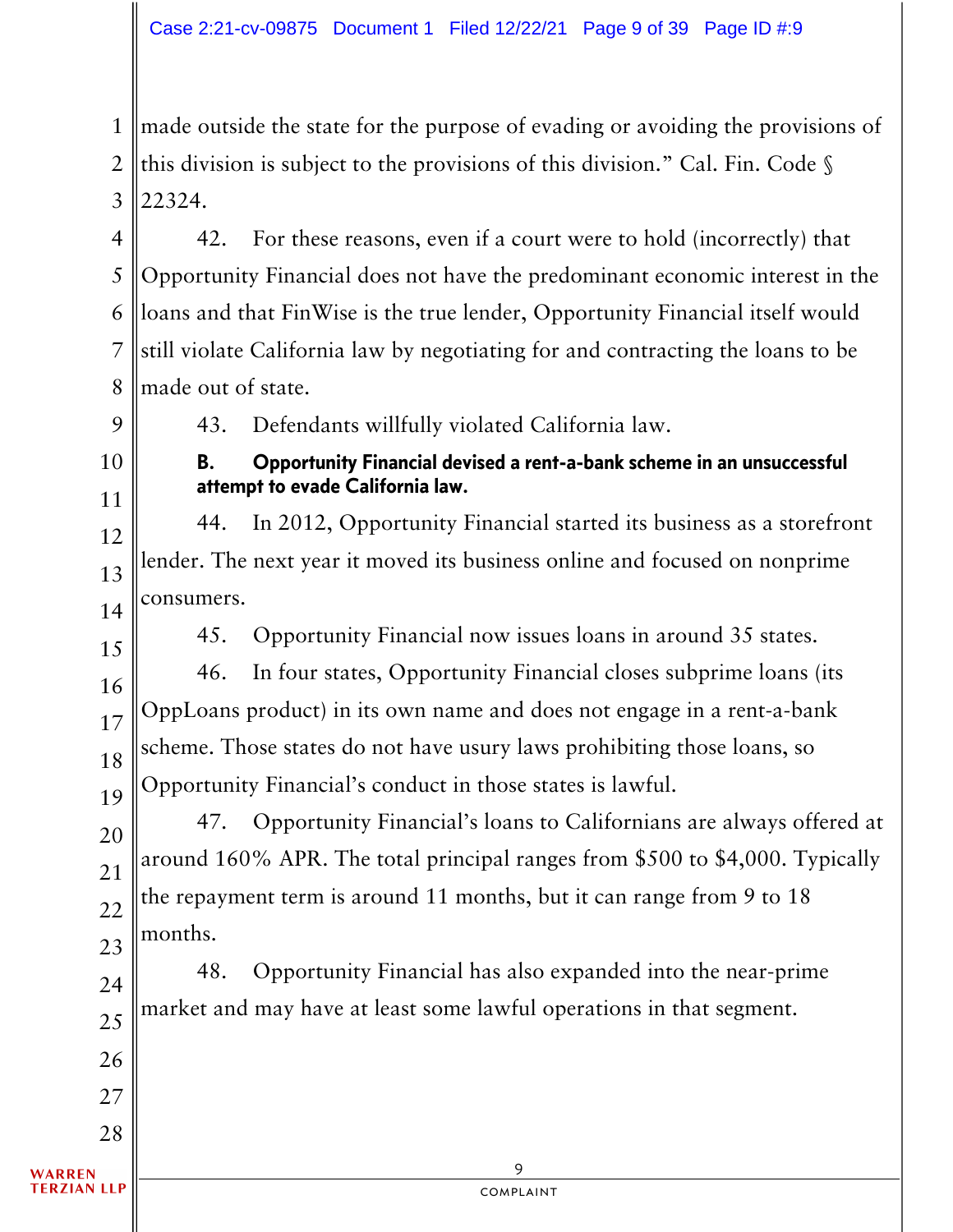2

3

4

5

6

7

8

 $\overline{Q}$ 

10

11

13

15

16

17

18

19

20

21

22

1

## 1. Opportunity Financial is the true lender because it holds the predominant economic interest and bears the risk of loss.

49. To create a veneer of legitimacy, Opportunity Financial has implemented a rent-a-bank scheme. It crafts the loan contract as purportedly between one of three Utah state-chartered banks (generally FinWise Bank) and the California consumer. These banks are wholly located in the State of Utah and have no branches outside that state.

50. But what Opportunity Financial puts on paper does not change the reality: it is the true lender on these loans. Opportunity Financial holds the predominant economic interest. It bears the risk of loss and poor performance. And it funds the expenses for the provision of the loans.

12 51. Shortly after every loan is entered, Opportunity Financial buys 95% of each loan from FinWise Bank. It makes these purchases daily.

14 52. Opportunity Financial takes the risk of poorly performing loans. Its accounting statements include provisions for losses on the loans, costs related to its funding of the purchases of the loans, and the costs of loan origination.

53. By comparison, FinWise's risk and reward on these loans is virtually nil. Its fees and expenses are capped under its agreements with Opportunity Financial. And Opportunity Financial's assumption of the risk and purchase of the loans is guaranteed through their agreements with FinWise, including a requirement that Opportunity Financial hold cash in blocked accounts at FinWise.

23 24 25 26 54. Opportunity Financial provides FinWise with three more layers of security to guarantee Opportunity Financial's purchase of the loans: a cash collateral account, an alternate collateral account (both with defined minimum balances), and letters of credit for the benefit of FinWise.

27 28 55. Driving home the point that Opportunity Financial is the true lender on these loans is its own financial statements. These statements identify

**WARREN TERZIAN LLP**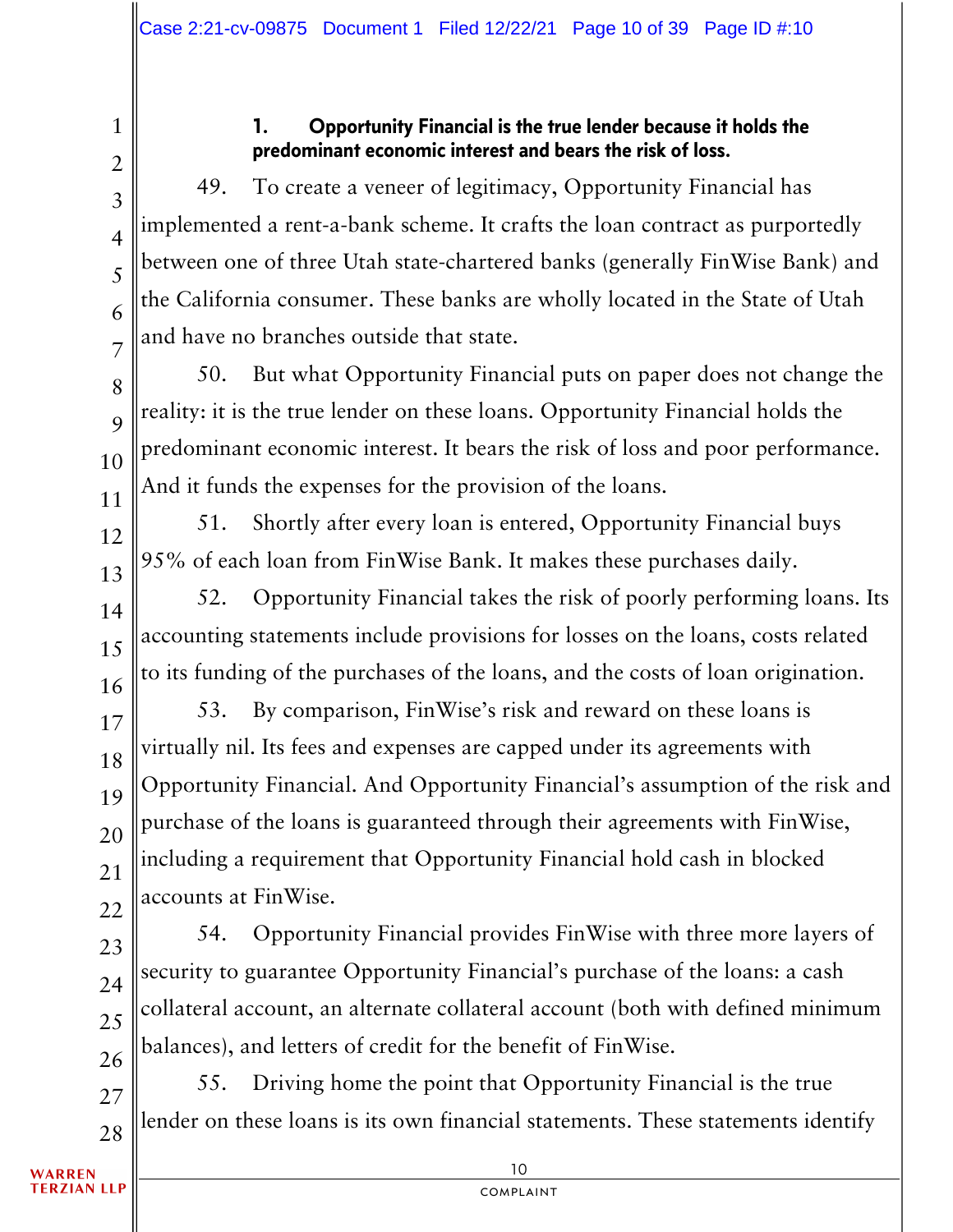1 2 3 4 5 Opportunity Financial's "Key Performance Metrics." The lead metric is "Total Net Originations." That number "includes both originations by bank partners on the OppFi platform, as well as direct originations by OppFi." Other key metrics are the charge-off percentages, auto-approval rates, and marketing costs—all things handled by Opportunity Financial.

6

7

8

9

10

## 2. Opportunity Financial is the true lender because it handles all acquisition, all marketing, all underwriting, and all servicing.

56. Opportunity Financial handles all acquisition, all marketing, all underwriting, and all servicing of the loans. For this reason as well, Opportunity Financial is the true lender.

11 12 57. Opportunity Financial pays for all the marketing of the loans. This costs the company tens of millions of dollars each year.

13 14 15 16 58. Opportunity Financial uses several methods to find potential borrowers. It sends prescreened direct mail. It employs email campaigns directed at borrowers. It uses search engine optimization, online lead generators, social media, and multimedia.

17 18 59. Opportunity Financial also targets consumers through other digital channels, as well as through its website, opploans.com.

19 20 21 60. Opportunity Financial markets the loans as "OppLoans." This is a trademarked product of Opportunity Financial's. They are not named "FinWiseLoans."

61. Opportunity Financial creates the marketing materials and product offerings to promote the loans. Both the program guidelines used to operate the OppLoans program and the advertising materials that Opportunity Financial uses to promote OppLoans are Opportunity Financial's intellectual property.

26 27 28 62. Opportunity Financial is also the servicer for the loans. It has the exclusive license to use customer information and the right to contact and communicate with borrowers about potential loans.

**WARREN TERZIAN LLP** 

22

23

24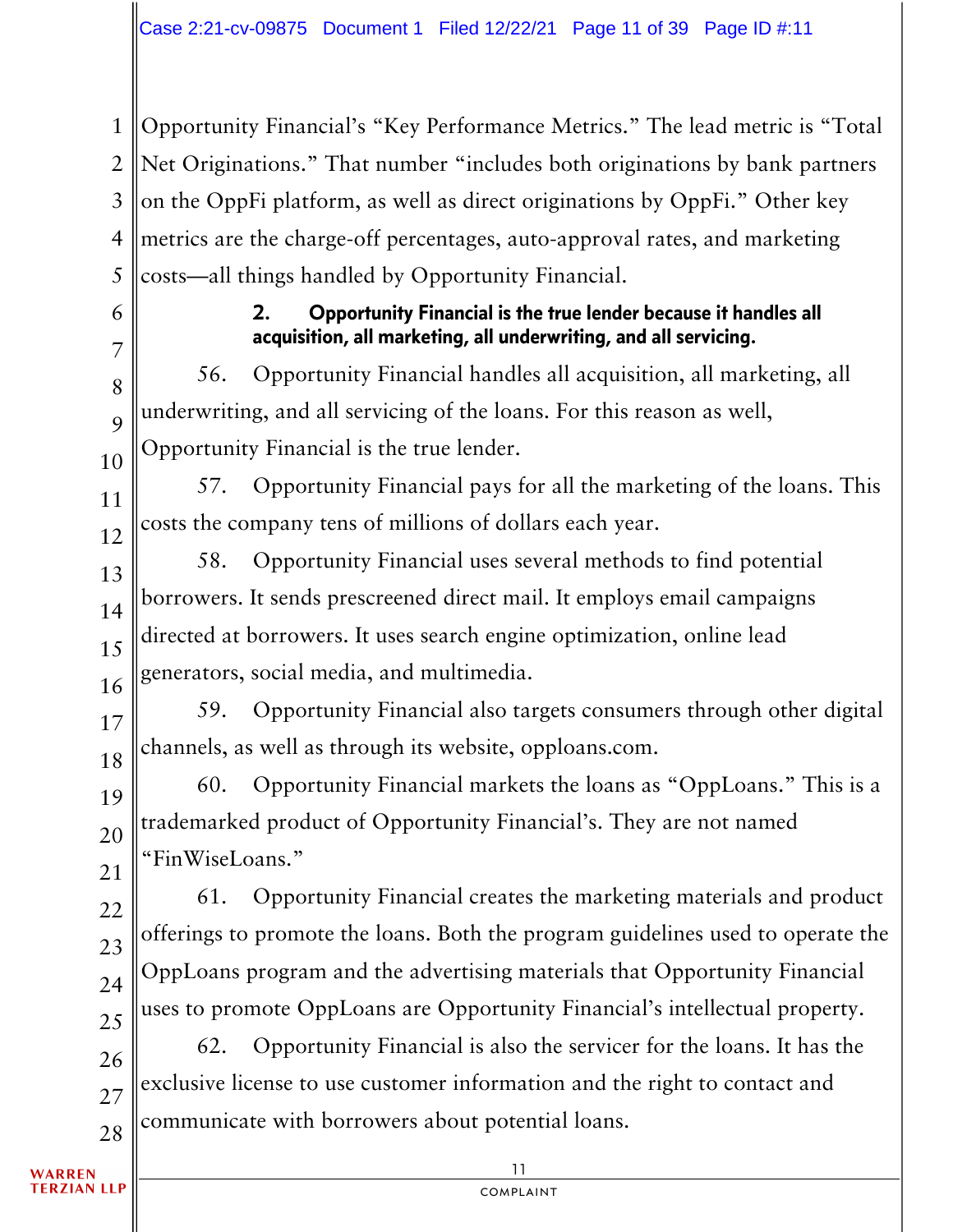1 2 3 63. Consumers who wish to obtain a loan must do so through Opportunity Financial's website, opploans.com. There is no other way to obtain the loans.

4

64. Consumers cannot obtain a loan through FinWise.

5 6 7 65. FinWise's website contains a page about loans offered by FinWise. That page markets FinWise's own lending products, none of which are the OppLoans product or anything remotely similar.

8 9 10 11 12 66. That page also contains a notice trumpeting products by FinWise's partners: "If you have received offers from our other Partners, please click the button below. Our Partners include American First Finance, Liberty Lending, Lendingpoint, OppLoans, Mulligan Funding, Behalf and rise." FinWise itself recognizes these are offers *from* OppLoans, not from FinWise.

13 14 15 16 67. Clicking that button then leads to a page showing 11 "partners" i.e., the loans' true lenders. One of these is Opportunity Financial. The FinWise website contains a three sentence description of Opportunity Financial's loans, and directs visitors to Opportunity Financial's website to "Learn More."

17 18 19 20 21 22 68. Opportunity Financial's duties include finding and identifying eligible borrowers, processing the loan applications, maintaining the originals or copies of all loan documents, performing underwriting on the loan, establishing the account into which the proceeds from the loans are deposited, servicing the loans, collecting on the loans, and instituting collections and legal proceedings against borrowers who have defaulted.

23 24 25 69. Opportunity Financial executes all notices to consumers about the legal status of the loans and has the authority to grant loan modifications to borrowers.

26 27 28 70. Opportunity Financial screens potential borrowers based on its own proprietary lending criteria. Nearly all the lending decisions for the loans are made by Opportunity Financial and its proprietary credit-decision-making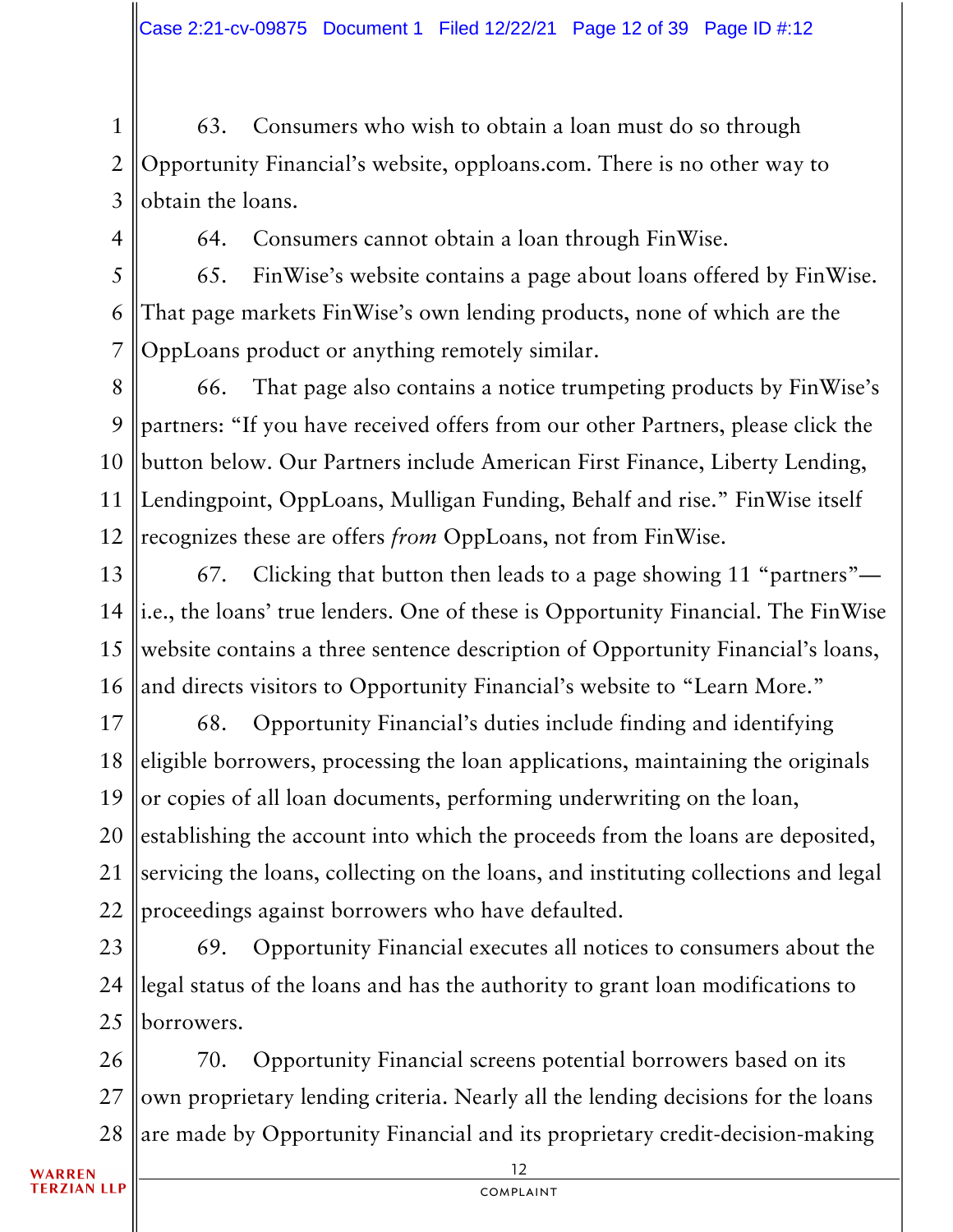1 2 algorithms. In total, the application and approval process takes around five minutes and is handled solely by Opportunity Financial.

3 4 5 6 7 8 9 71. After a loan is approved, Opportunity Financial closely monitors the borrowers' bank account balances. They are looking for cash. If they see a relatively large balance, Opportunity Financial emails these borrowers and tells them they can get more money in their pocket if they refinance. That email then directs them to Opportunity Financial's website to complete the refinance application, which will ultimately refinance them into a new loan at the same 160% interest rate.

10 11 12 13 72. Opportunity Financial sends these unsolicited refinance offers for one purpose: to get Opportunity Financial more money, at the cost of forcing its borrowers into deeper and deeper debt spirals. Opportunity Financial has found their marks, and it will bleed them dry.

14 15 16 73. Opportunity Financial spends millions of dollars each year to support its national provision of the OppLoans product. This money is spent on advertisements, loan origination, collection, and technology costs.

17 18

22

23

24

25

28

## 3. Opportunity Financial is the true lender because it bears all responsibilities under the loan contracts.

19 20 21 74. Opportunity Financial bears all responsibilities under the loan contracts with the borrowers. FinWise bears none. For this reason too, Opportunity Financial is the loans' true lender.

75. The loans don't provide any address or contact information for FinWise. Instead, they provide Opportunity Financial's address, phone number, and email address. And the loans direct that all communications go through Opportunity Financial.

26 27 76. The loans mention Opportunity Financial at least fifteen times. These references include:

> • a statement identifying Opportunity Financial and its address and phone number as the address for FinWise;

WARREN **TERZIAN LLP** 

13 complaint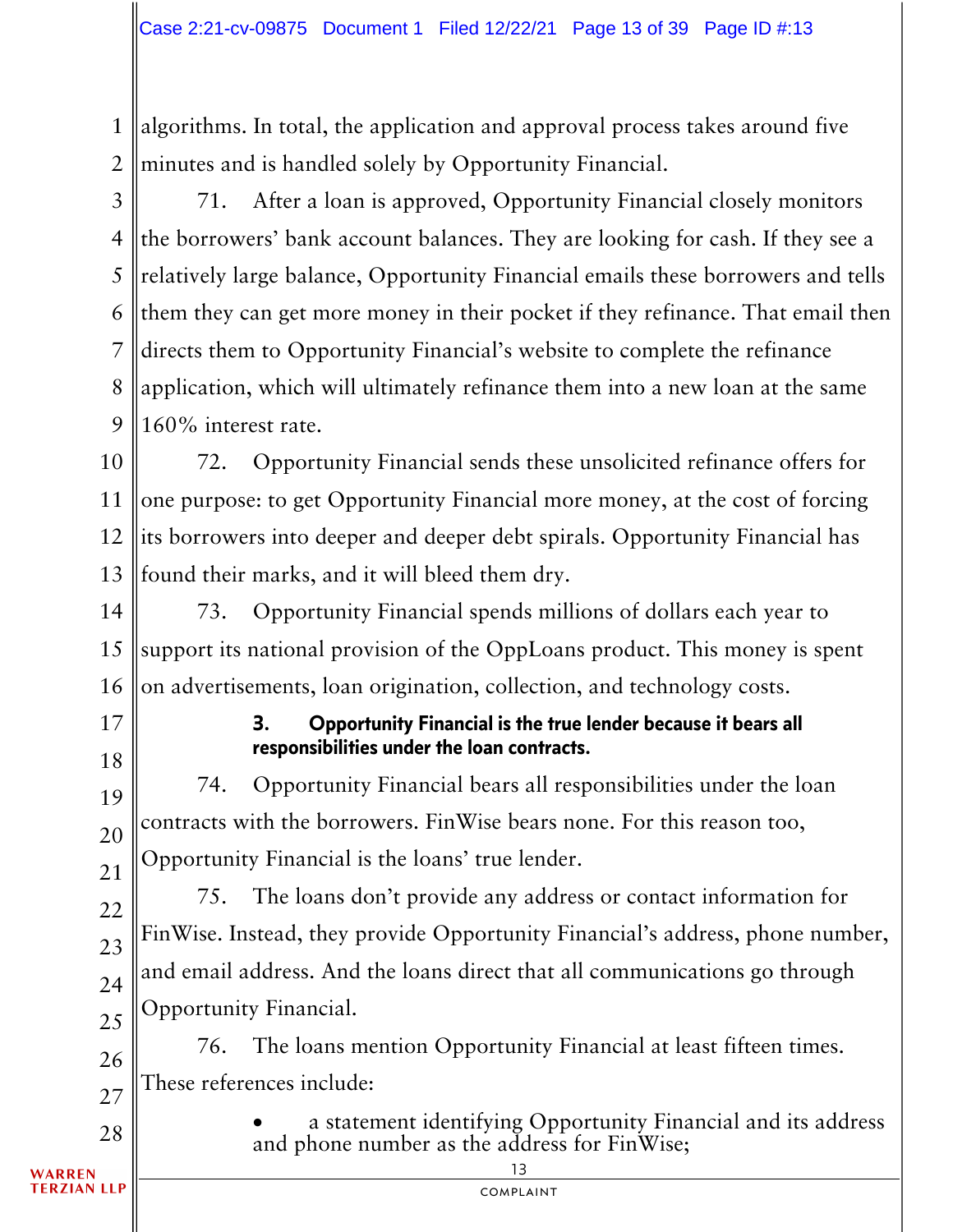• "If the amount actually owing on the Maturity Date is more than the amount shown on the above Payment Schedule, then: (i) by contacting our servicer Opportunity Financial, LLC ('OppLoans') at (855) 990-9500 or info@opploans.com";

• "If you wish to change your payment method, you may contact us by communicating with Opploans at (855) 990-9500 or info@opploans.com";

• "You understand and acknowledge that you may terminate this authorization by notifying us at (855) 990-9500 or info@opploans.com or by mail to OppLoans, ATTN: Compliance Department, One Prudential Plaza, 130 E Randolph St, Suite 3400, Chicago, IL 60601";

• "You may elect to receive advance notice of the date and amount of each regularly recurring Automated Payment that varies from the scheduled payments if you notify us by communicating with OppLoans at (855) 990-9500, or at One Prudential Plaza, 130 E Randolph St, Suite 3400, Chicago, IL 60601";

• "If you believe we have initiated a payment in a manner not contemplated by this authorization, then please contact OppLoans at (855) 990-9500, or One Prudential Plaza, 130 E Randolph St, Suite 3400, Chicago, IL 60601";

• "You understand and acknowledge that you may terminate our authority to create and submit Remotely Created Checks by notifying us at (855) 990-9500 or info@opploans.com or by mail to OppLoans, ATTN: Compliance Department, One Prudential Plaza, 130 E Randolph St, Suite 3400, Chicago, IL 60601";

• "You may elect to receive advance notice of the date and amount of each regularly recurring Remotely Created Check that varies from the scheduled payments if you notify us by communicating with OppLoans at (855) 990-9500, or at One Prudential Plaza, 130 E Randolph St, Suite 3400, Chicago, IL 60601";

• "If you believe we have presented a Remotely Created Check in a manner not contemplated by this authorization, then please contact OppLoans at (855) 990-9500, or One Prudential Plaza, 130 E Randolph St, Suite 3400, Chicago, IL 60601";

• "You may cancel the note by contacting OppLoans at (855) 990-9500";

• "For questions, please contact: (855) 990-9500"; and

**WARREN TERZIAN LLP** 

1

2

3

4

5

6

7

8

9

10

11

12

13

14

15

16

17

18

19

20

21

22

23

24

25

26

27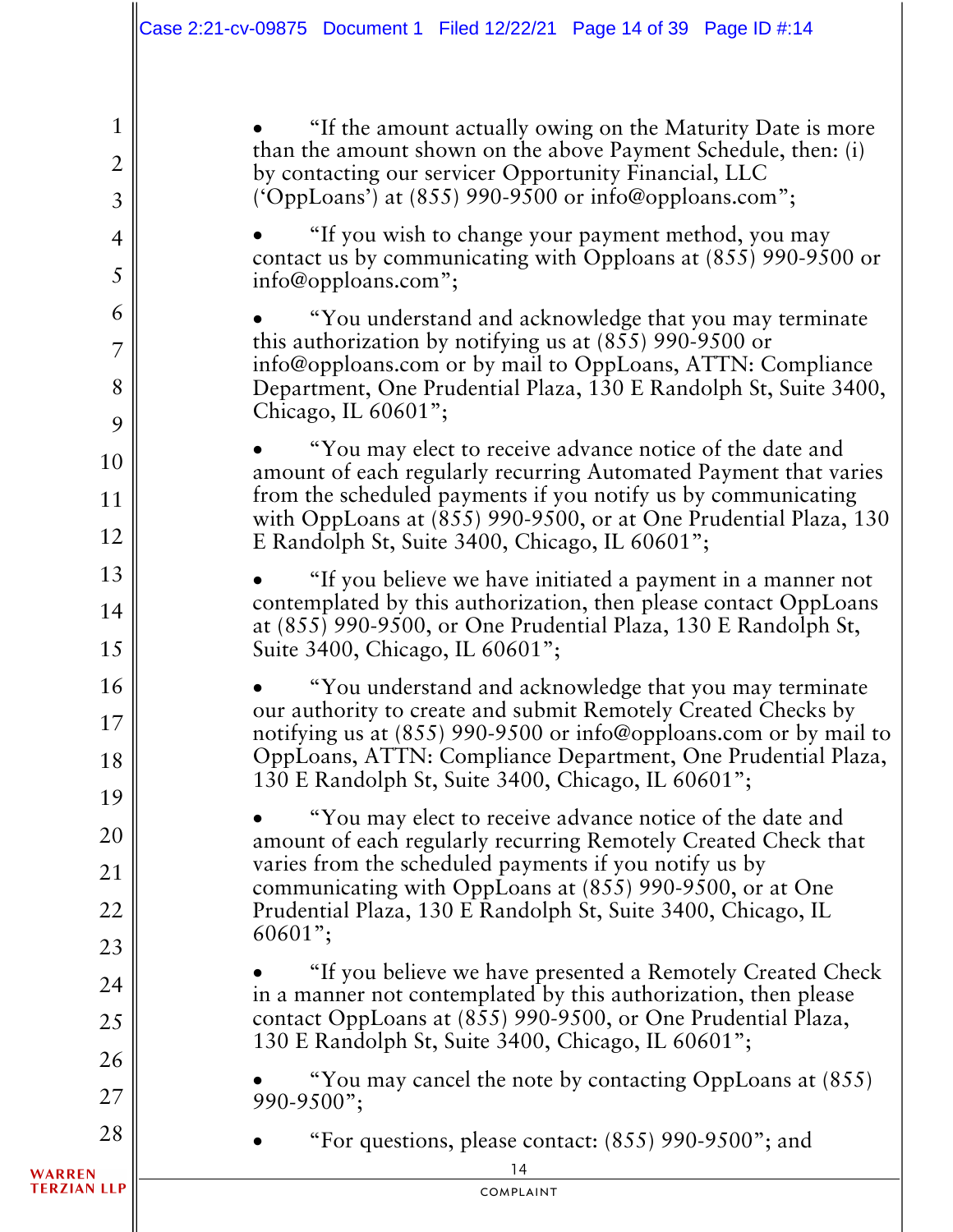|                     |                                                           | Case 2:21-cv-09875 Document 1 Filed 12/22/21 Page 15 of 39 Page ID #:15                                                                                                                   |  |  |
|---------------------|-----------------------------------------------------------|-------------------------------------------------------------------------------------------------------------------------------------------------------------------------------------------|--|--|
| 1<br>$\overline{2}$ |                                                           | "We may assign this Note at any time without your<br>permission. Our transfer may be made by causing a registration of<br>transfer in the record of ownership as described below, without |  |  |
| $\overline{3}$      |                                                           | providing you with any other notice  Ownership of this Note<br>(and rights hereunder, including with respect to principal and                                                             |  |  |
| $\overline{4}$      |                                                           | interest) shall be registered in a record of ownership maintained by<br>an entity specifically designated for such purposes. You hereby                                                   |  |  |
| 5<br>6              |                                                           | irrevocably appoint Opportunity Financial, LLC as your agent<br>acting solely for the purpose of maintaining such record of                                                               |  |  |
| 7                   | $\mathsf{C}$ .                                            | ownership."<br><b>Opportunity Financial's loan contracts are forms prepared by Opportunity</b>                                                                                            |  |  |
| 8                   |                                                           | Financial and forced on the borrowers.                                                                                                                                                    |  |  |
| 9                   | 77.                                                       | Opportunity Financial uses identical loan contracts (other than the                                                                                                                       |  |  |
| 10                  | principal amounts) for all loans to the Class.            |                                                                                                                                                                                           |  |  |
| 11                  | 78.                                                       | The loan contracts are forms prepared by Opportunity Financial                                                                                                                            |  |  |
| 12                  |                                                           | and are contracts of adhesion. The terms are forced on the borrowers, and the                                                                                                             |  |  |
| 13                  |                                                           | borrowers have no ability to negotiate them.                                                                                                                                              |  |  |
| 14                  | 79.                                                       | The loans, written in size 4.5 font, are practically illegible.                                                                                                                           |  |  |
| 15                  | 80.                                                       | The only persons who signs the loan contracts are the borrowers.                                                                                                                          |  |  |
| 16                  | 81.                                                       | Opportunity Financial does not sign them.                                                                                                                                                 |  |  |
| 17                  | 82.                                                       | FinWise does not sign them.                                                                                                                                                               |  |  |
| 18                  | 83.                                                       | Nobody signs the loans on behalf of Opportunity Financial,                                                                                                                                |  |  |
| 19                  | FinWise, or any other rented bank.                        |                                                                                                                                                                                           |  |  |
| 20                  | 84.                                                       | After the loan contracts are purportedly consummated, the                                                                                                                                 |  |  |
| 21                  |                                                           | borrowers receive a copy of the loan contract. That contract is signed only by                                                                                                            |  |  |
| 22                  | the borrower—nobody else.                                 |                                                                                                                                                                                           |  |  |
| 23                  | D.                                                        | The loans' arbitration clauses are void and unenforceable.                                                                                                                                |  |  |
| 24                  | 85.                                                       | Opportunity Financial's loans contain arbitration clauses. Within                                                                                                                         |  |  |
| 25                  | that clause is also a class action and jury trial waiver. |                                                                                                                                                                                           |  |  |
| 26                  | 86.                                                       | However, any issues related "validity, enforceability, coverage, or                                                                                                                       |  |  |
| 27                  | scope" of that clause "shall be determined by a court."   |                                                                                                                                                                                           |  |  |
| 28                  |                                                           |                                                                                                                                                                                           |  |  |
|                     |                                                           | 15                                                                                                                                                                                        |  |  |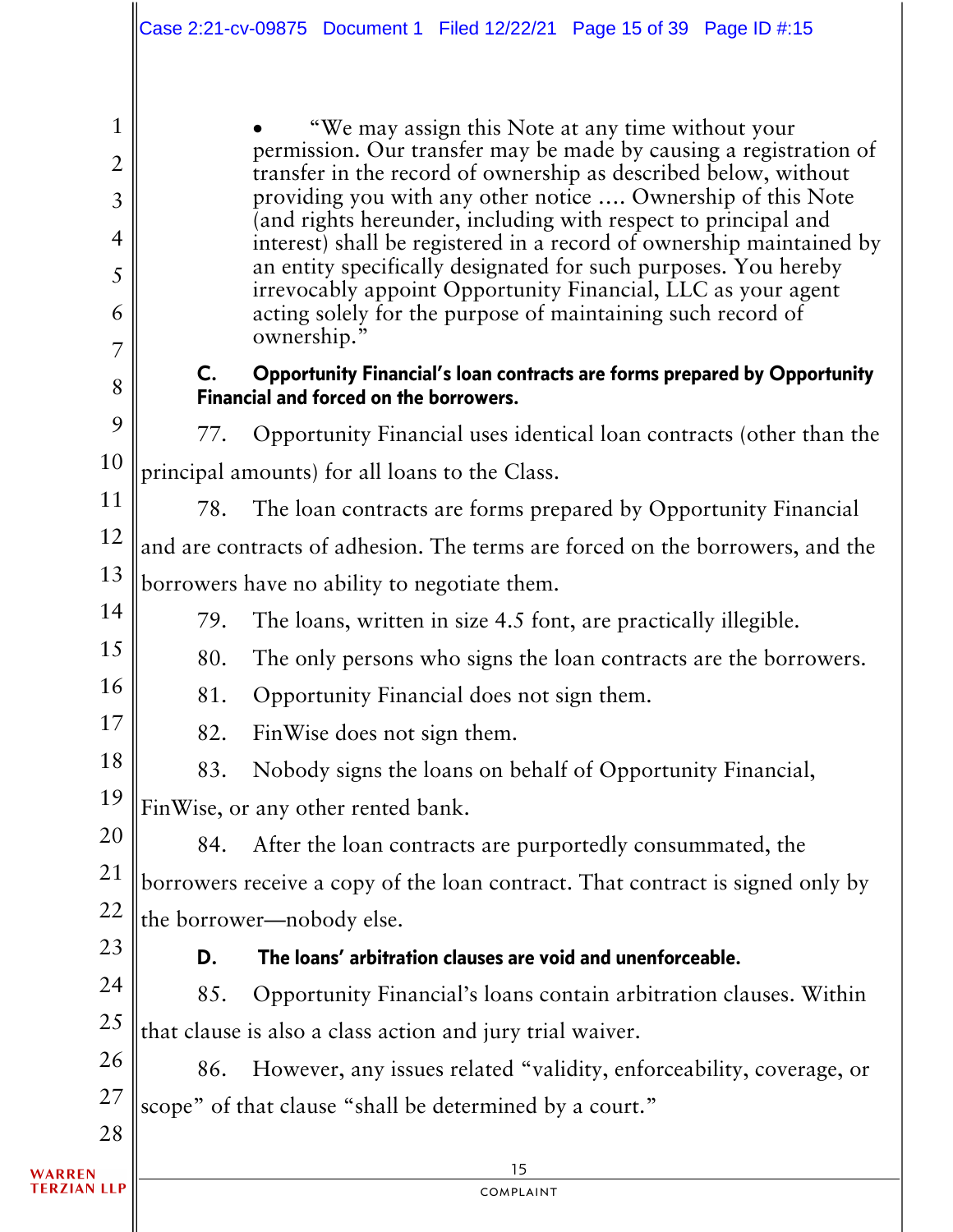1 2 3 4 5 6 7 87. Arbitration clauses are invalid if the contract is void under generally applicable state law. 9 U.S.C. § 2; *AT&T Mobility LLC v. Concepcion*, 563 U.S. 333, 339, 343 (2011) ("This saving clause permits agreements to arbitrate to be invalidated by 'generally applicable contract defenses, such as fraud, duress, or unconscionability,' but not by defenses that apply only to arbitration or that derive their meaning from the fact that an agreement to arbitrate is at issue.").

8

88. The arbitration clause here is void for six reasons.

9 10 11 12 13 14 15 89. First, the arbitration clause is void under Consumer Financial Code § 22750. Opportunity Financial willfully charged, contracted for, or received interest greater than permitted by Division 9 of the California Financial Code (including Sections 2303 and 22304.5). It intentionally charged, contracted for, and received interest rates greater than what California law allowed. It knew that California caps the interest rate at no more than roughly 36% APR, and still it loaned money at 160%.

16 17 18 19 20 21 90. Opportunity Financial also willfully violated Division 9 in the making or collection of loans. It knew that courts have repeatedly held that rent-a-bank schemes and similar rent-a-tribe schemes are illegal or otherwise ineffective to circumvent state law. It also knew the extreme regulatory risk of pursuing this scheme. Opportunity Financial could not reasonably believe that the loans complied with California law.

22 23 24 25 26 91. Second, the arbitration clause is invalid and unenforceable because it is unconscionable. The arbitration clause is procedurally unconscionable. They are Opportunity Financial's form contracts offered on a take-it-or-leave-it basis to financially desperate borrowers. They are contracts of adhesion, and Opportunity Financial had all bargaining power.

27 28 92. The arbitration clause is also substantively unconscionable. It requires applying Utah law to the dispute. Utah law does not have any caps on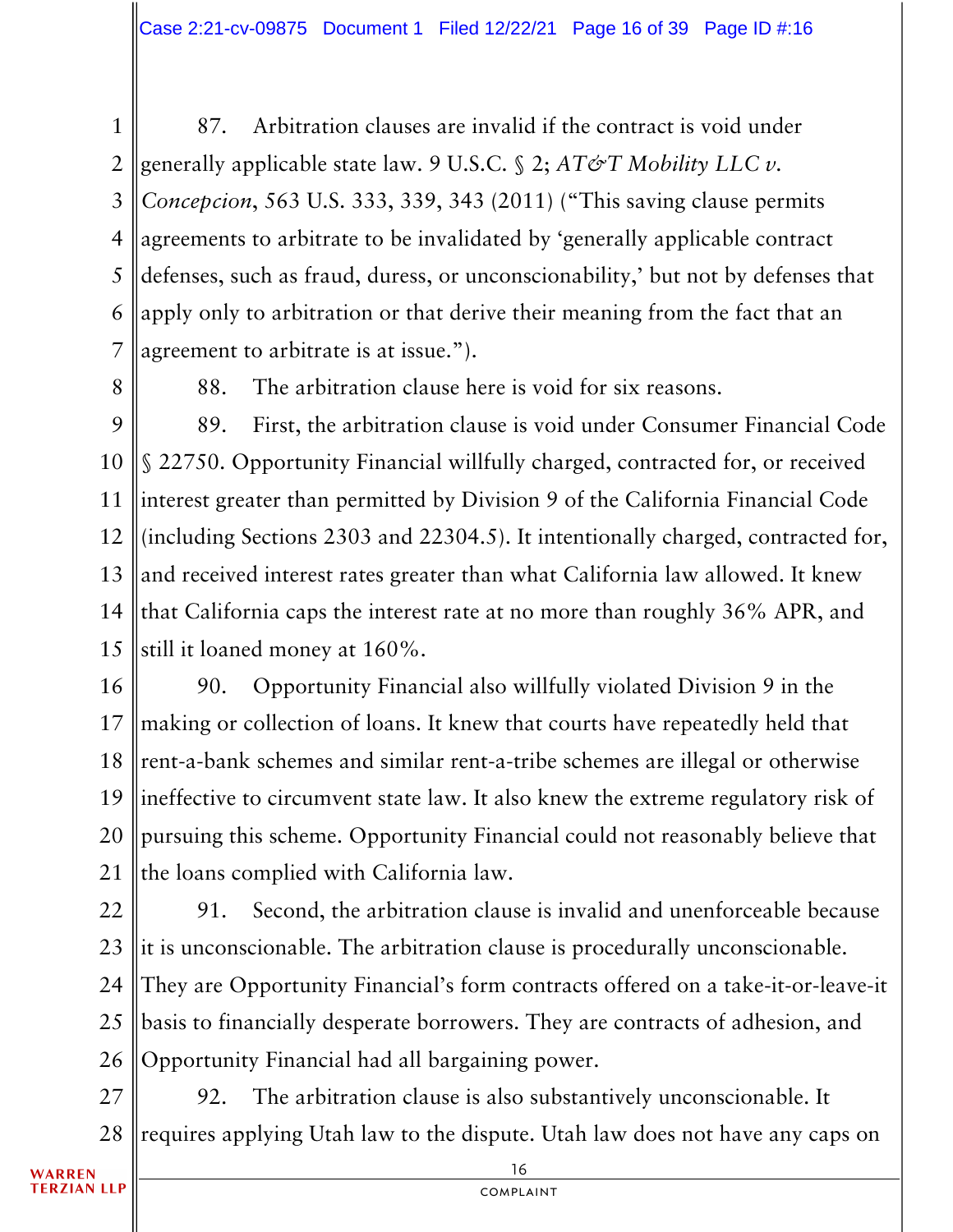1 2 3 4 5 6 7 interest rate. So by requiring that the arbitrator apply Utah law, the arbitration clause waives all the borrowers' claims and deprives them of any remedy for Opportunity Financial's misconduct. An arbitrator could not apply California law to determine whether the contract is unconscionable and could not even limit the application of the choice of law clause to the extent necessary to prevent substantial injustice, as California requires. Thus, the clause is overly harsh, unduly oppressive, and so one sided as to shock the conscious.

8 9 10 93. Third, the arbitration clause also requires arbitrating claims as a private attorney general or for public injunctive relief. That requirement is void and unenforceable under California law.

11 12 13 14 15 94. Fourth, the arbitration clause provides that "No arbitration award under this Agreement will affect any dispute involving any other party. No arbitration award under another party's agreement will affect any arbitration under this Agreement." This is unlawful and void because it violates fundamental principles of res judicata, collateral estoppel, and issue preclusion.

16 17 18 19 20 95. Imagine if a borrower gets an order declaring the loans unlawful or a violation of RICO. That order becomes final. Fundamental offensive issue preclusion would treat that point as established against Opportunity Financial in all cases. If other borrowers sued, the only question remaining would be damages because liability is established.

21 22 23 24 96. The arbitration clause effectively bars the arbitrator from applying any state or federal law on res judicata, collateral estoppel, or issue preclusion and bars the arbitrator from affording relief that would be required in a court of law.

25 26 27 97. Fifth, the entire loan contract is void because it is unconscionable. 98. Sixth, the entire loan contract is void due to fraud and fraudulent concealment.

**/ARREN**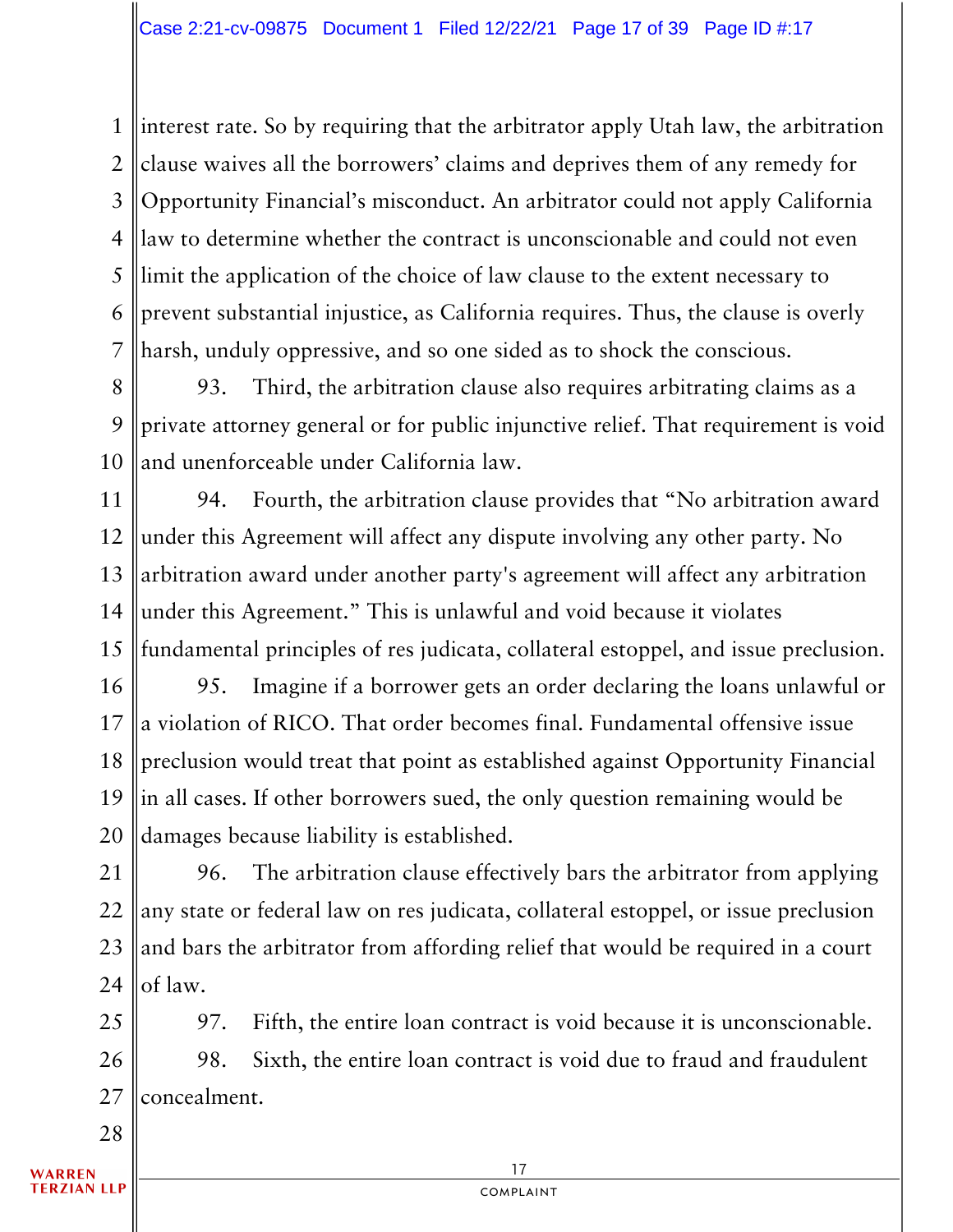1 2 3 99. The loan contracts irrevocably appointed Opportunity Financial as the borrowers' agent. Opportunity Financial therefore owed fiduciary duties to the borrowers.

4 5 6 7 100. Opportunity Financial intentionally failed to disclose that California law caps the interest rates at no more than 36% APR plus the federal funds rate. Opportunity Financial also intentionally failed to disclose that it buys 95% of the loans shortly after they are issued.

8 9 10 11 12 13 101. Opportunity Financial disclosed certain alleged factual statements—i.e., that it was purportedly just the servicer on the loan. It also represented that the loans were enforceable. These representations were materially false. Opportunity Financial made the misrepresentations knowing they were false or alternatively made them recklessly and without regard for their truth.

14 15 16 17 102. Even if not false, the representations were deceptive because Opportunity Financial failed to disclose that it buys 95% of the loans shortly after they are issued, along with all other facts related to Opportunity Financial being the true lender.

18

27

28

103. The borrowers did not know of the concealed facts.

19 20 104. Opportunity Financial intended to deceive the borrowers by concealing the facts.

21 22 23 105. Had the information been disclosed, the borrowers reasonably would have behaved differently. The borrowers were harmed, and Opportunity Financial's concealment was a substantial factor in causing their harm.

24 25 26 106. With the arbitration clause invalidated, the jury trial and class action waivers are also invalidated and unenforceable under California law.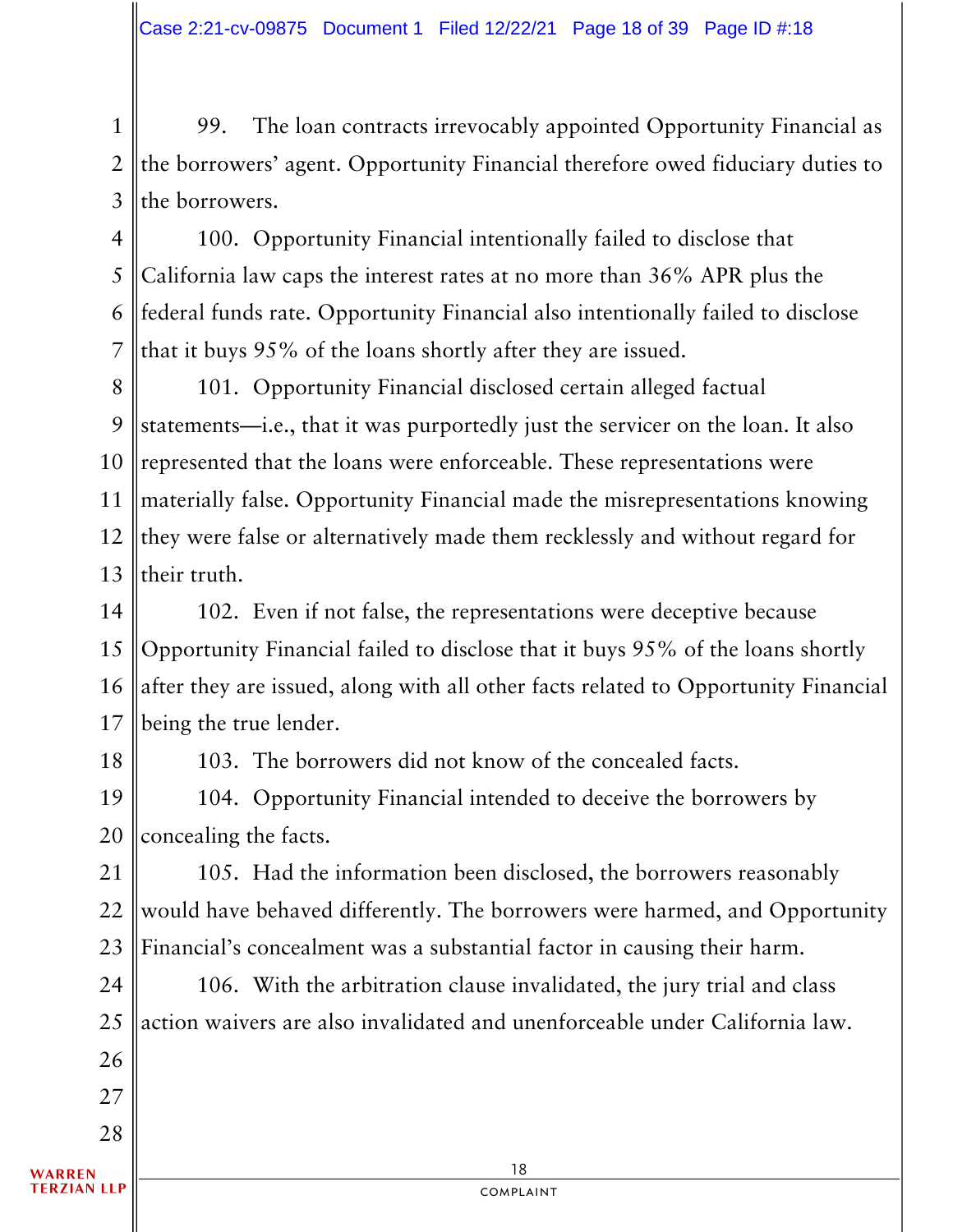## E. Ms. Carpenter and Mr. Cason's loans are both for 159.56% APR over an 11 month term.

107. Ms. Carpenter took out a loan from Opportunity Financial in midearly 2021 for an unlawful interest rate at more than double California's statutory maximum.

108. She made payments on the loan.

109. In August 2021, Opportunity Financial emailed her about refinancing the loan to get more money. The email contained a link. Ms. Carpenter clicked the link, and it took her to Opportunity Financial's website. Ms. Carpenter then refinanced her loan through Opportunity Financial's website. She entered a new loan contract for \$2,200, with a 159.56% APR and an 11 month term. Attached as Exhibit A is a true and correct copy of that loan contract, with certain personal information redacted.

14

15

16

13

1

2

3

4

5

6

7

8

9

10

11

12

110. Ms. Carpenter has made payments on this August 2021 loan.

111. Mr. Cason has taken out multiple loans with Opportunity Financial since January 2020.

17 18 19 112. He took out his original loan by visiting Opportunity Financial's website. That loan was for an unlawful interest rate at more than double California's statutory maximum.

20 21 22 113. He made payments on that loan. Then about a month-and-a-half later, Opportunity Financial emailed him that he was eligible to refinance and directed Mr. Cason to his account page on Opportunity Financial's website.

23 24 25 26 27 114. Opportunity Financial offered Mr. Cason multiple refinances. Each time, he was directed to Opportunity Financial's website. He went to the website, and Opportunity Financial ultimately proposed to loan him more money and refinance his old loan. He accepted and refinanced, entering a new loan contract with Opportunity Financial.

WARREN **TERZIAN LLP**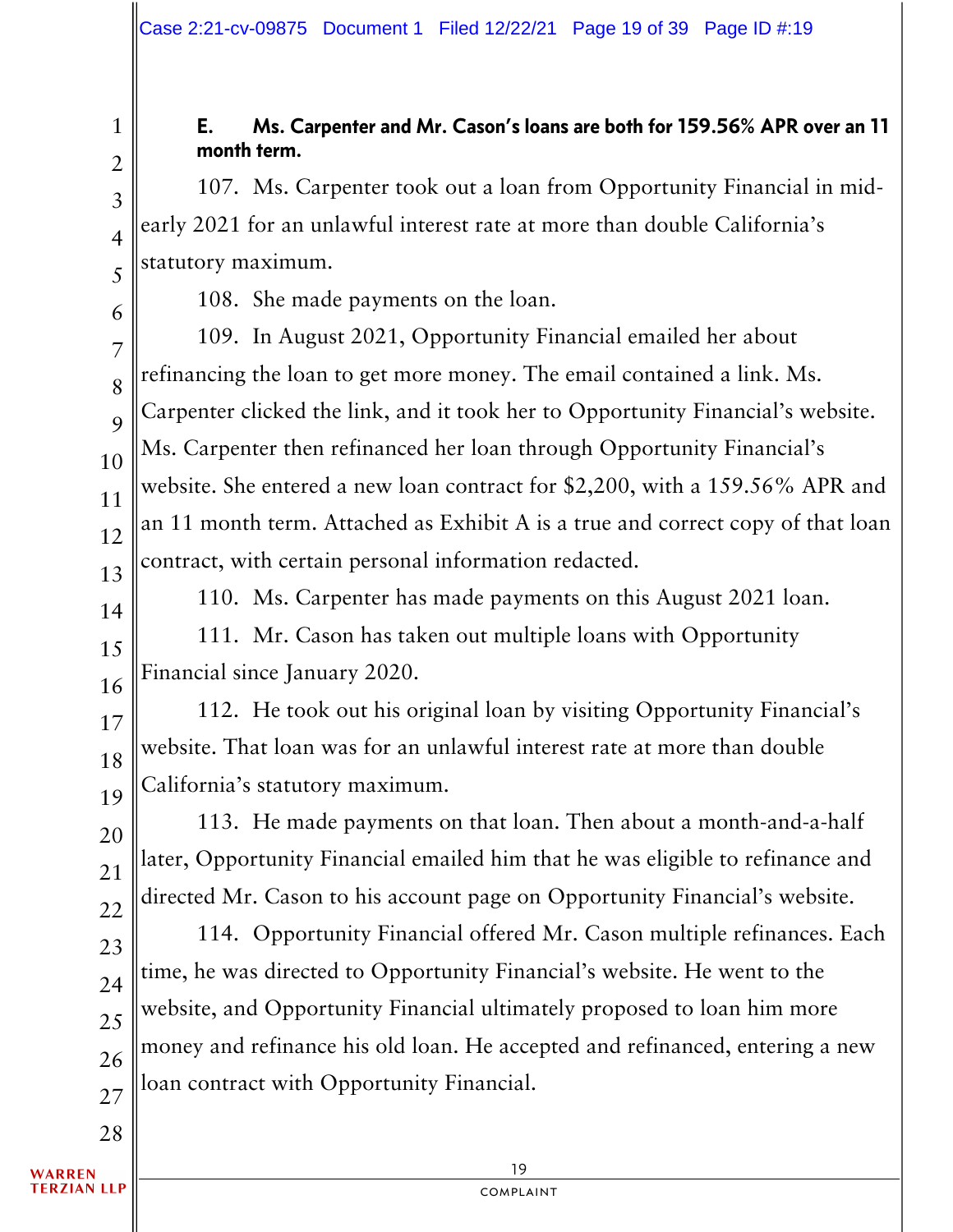1 2 3 4 115. The last time this happened was in September 2021. It culminated in Mr. Cason entering a new loan contract for \$2,900, with a 159.6% APR and an 11 month term. Attached as Exhibit B is a true and correct copy of that loan contract, with certain personal information redacted.

5

116. Mr. Cason has made payments on this September 2021 loan.

6 7 8 117. Ms. Carpenter and Mr. Cason's loan contracts are pre-printed form contracts. Their terms were dictated by Opportunity Financial, and they had no opportunity for negotiation or modification.

9 10 11 118. At no point has Ms. Carpenter or Mr. Cason ever communicated with any person employed by FinWise bank. All their communications were with Opportunity Financial.

12

#### V. Public Interest Allegations

13 14 15 16 17 18 119. One of the remedies sought by Ms. Carpenter and Mr. Cason is a public injunction for the benefit of the general public of the State of California. Public injunctive relief is relief that by and large benefits the general public. *McGill v. Citibank, N.A.*, 2 Cal. 5th 945, 955 (2017). Any benefits to the plaintiff are either incidental or come from her being a member of the general public. *Id.*

19 20 21 120. Injunctive relief under the UCL is relief that has "the primary purpose and effect" of prohibiting unlawful acts that threaten future injury to the general public. *Id.*

22 23 121. Public injunctive relief can be sought by any person who has lost money as a result of the unfair business practice. *Id.* at 959.

24 25 122. Obtaining public injunctive relief does not require class certification. *Id.* at 960.

26 27 28 123. Opportunity Financial's business practices threaten future injury to the general public of the State of California. Opportunity Financial focuses and directs its marketing activities at low-income California residents who are in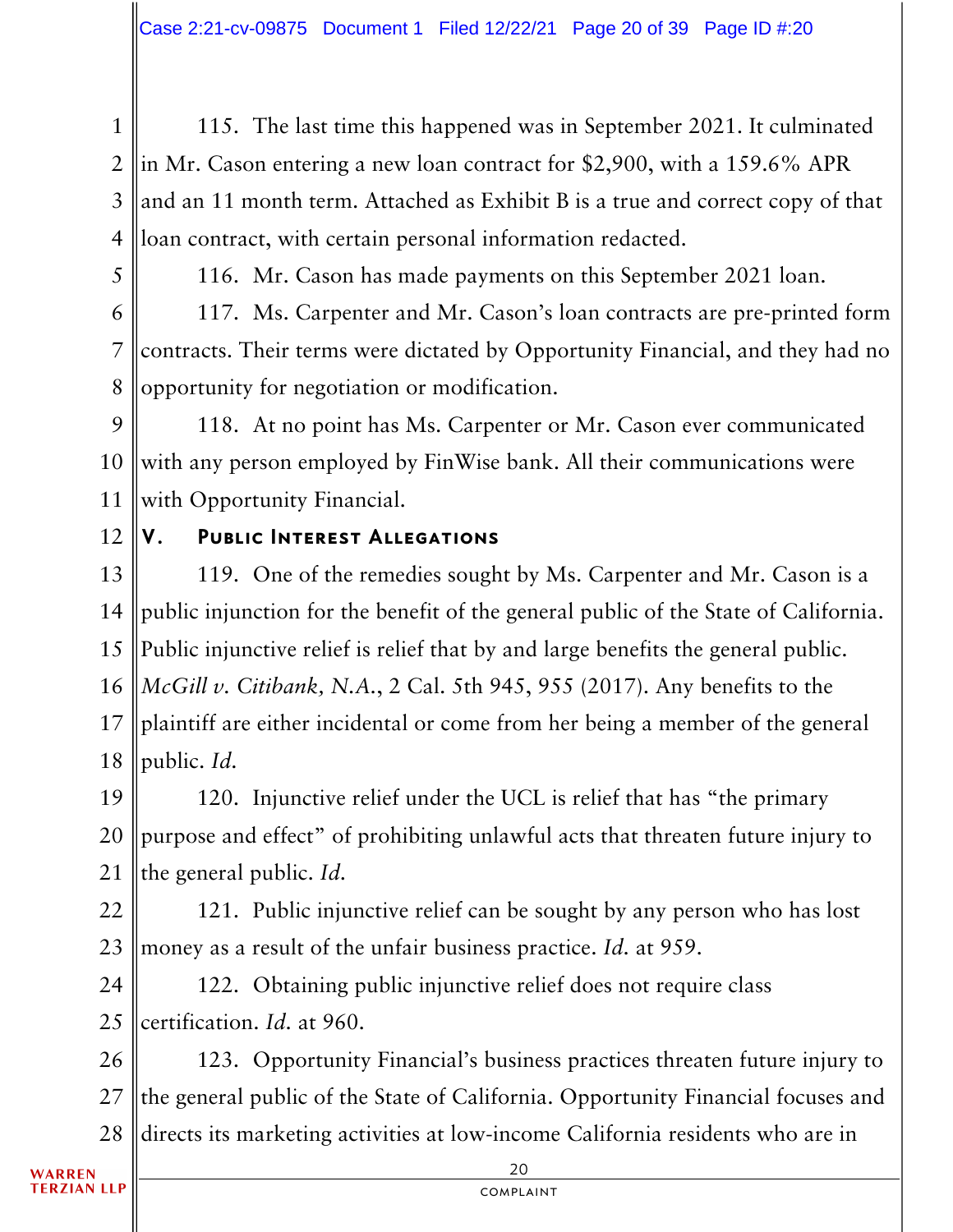1 2 3 4 5 6 7 8 9 desperate need of cash and who are vulnerable to exploitation. Ultrahigh interest rate consumer loans—like the loans offered by Opportunity Financial trap many low-income consumers in cycles of debt and bankruptcy. In fact, persons who take out these loans are twice as likely to file for bankruptcy than others. Paige Marta Skiba & Jeremy Tobacman, Do Payday Loans Cause Bankruptcy?, 62 J. of Law & Econ. 485 (2019). These consequences, in turn, increase the borrowers' reliance on taxpayer-funded government services. The California legislature enacted the Financial Code's interest-rates limits to prevent this exploitation.

10 11 124. Opportunity Financial's business practices are injurious to the general public. Public injunctive relief is therefore warranted.

12

16

17

 $10<sup>1</sup>$ 

### VI. Class Action Allegations

13 14 15 125. Ms. Carpenter and Mr. Cason also bring this lawsuit as a class action under Federal Rule of Civil Procedure 23. The putative class ("Class") is defined as follows:

> All individuals in California who obtained a loan from, through, by way of, or with the assistance of Opportunity Financial:

| 10     | $(1)$ on or after January 1, 2020, with an original                                                        |
|--------|------------------------------------------------------------------------------------------------------------|
| 19     | principal loan amount of between \$2,500 and<br>\$9,999, inclusive, and an APR of 37.7% or greater;        |
| 20     | $(2)$ on or after December 23, 2017, with an original                                                      |
| 21     | principal loan amount of between \$1 and \$349,                                                            |
| 22     | inclusive, and an APR of 30.1% or greater;                                                                 |
| 23     | $(3)$ on or after December 23, 2017, with an original<br>principal loan amount of between \$350 and \$499, |
| 24     | inclusive, and an APR of 27.9% or greater;                                                                 |
| 25     | $(4)$ on or after December 23, 2017, with an original                                                      |
| 26     | principal loan amount of between \$500 and \$999,<br>inclusive, and an APR of 26.8% or greater; or         |
| 27     |                                                                                                            |
| 28     |                                                                                                            |
| WARREN | 21                                                                                                         |

#### **TERZIAN LLP**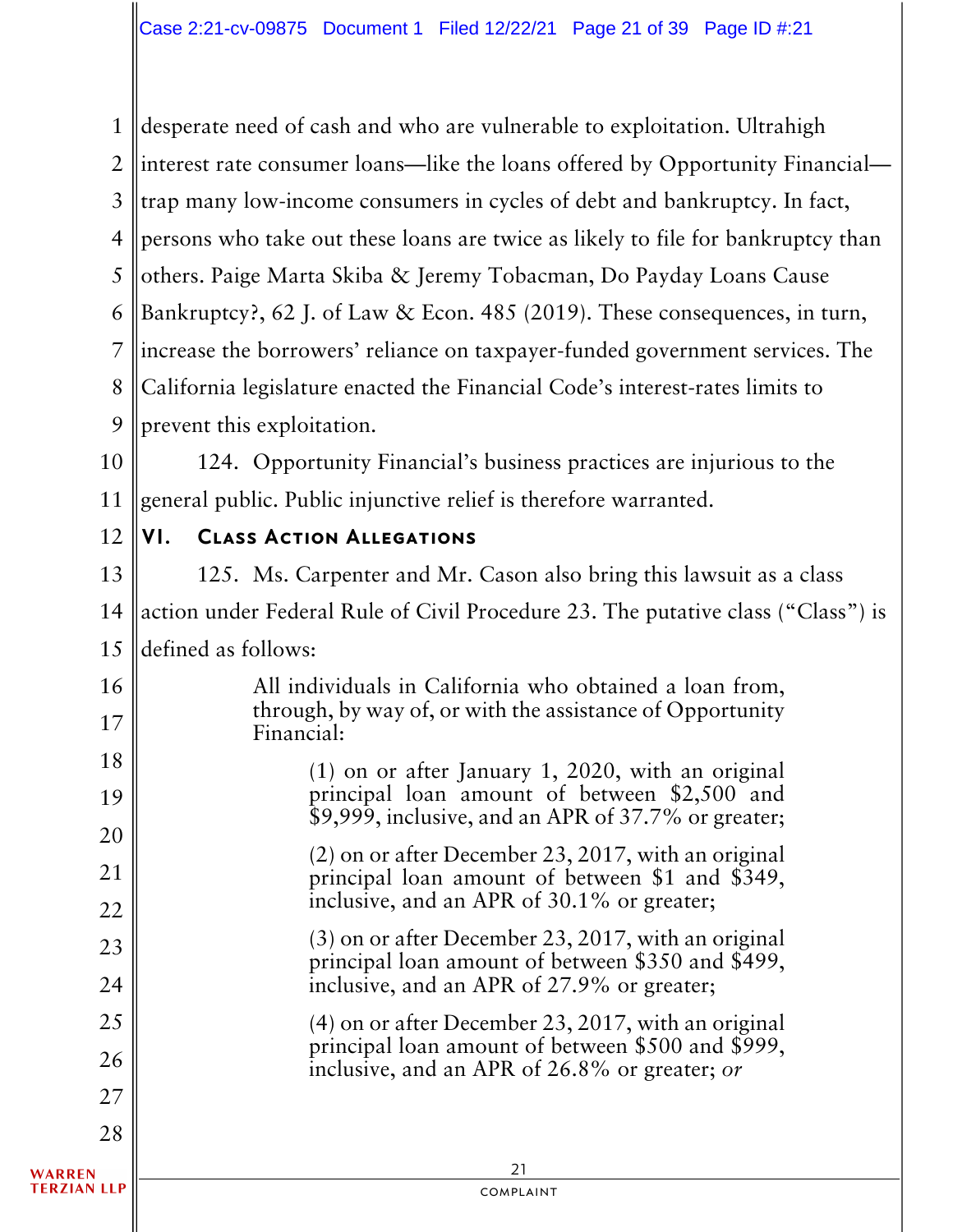|                                  |                    | Case 2:21-cv-09875 Document 1 Filed 12/22/21 Page 22 of 39 Page ID #:22                                                                                  |
|----------------------------------|--------------------|----------------------------------------------------------------------------------------------------------------------------------------------------------|
| $\mathbf{1}$                     |                    | $(5)$ on or after December 23, 2017, with an original<br>principal loan amount of between \$1,000 and                                                    |
| $\overline{2}$                   |                    | \$2,499, and an APR of 24.8% or greater.                                                                                                                 |
| $\mathfrak{Z}$<br>$\overline{4}$ |                    | Excluded from the Class are all employees of<br>Opportunity Financial and any judicial officer assigned<br>to this case.                                 |
| 5                                |                    | 126. The Class has one sub-class: the RICO Sub-Class.                                                                                                    |
| 6<br>7                           |                    | 127. The RICO Sub-Class is defined as follows:                                                                                                           |
| 8                                |                    | All individuals in California who obtained a loan from,                                                                                                  |
| 9                                |                    | through, by way of, or with the assistance of Opportunity<br>Financial:                                                                                  |
| 10                               |                    | $(1)$ on or after January 1, 2020, with an original                                                                                                      |
| 11<br>12                         |                    | principal loan amount of between \$2,500 and<br>\$9,999, inclusive, and an APR of 75.4% or greater;                                                      |
| 13                               |                    | $(2)$ on or after December 23, 2017, with an original                                                                                                    |
| 14                               |                    | principal loan amount of between \$1 and \$349,<br>inclusive, and an APR of 60.2% or greater;                                                            |
| 15<br>16                         |                    | $(3)$ on or after December 23, 2017, with an original<br>principal loan amount of between \$350 and \$499,<br>inclusive, and an APR of 55.8% or greater; |
| 17                               |                    | $(4)$ on or after December 23, 2017, with an original                                                                                                    |
| 18                               |                    | principal loan amount of between \$500 and \$999,<br>inclusive, and an APR of 53.6% or greater; or                                                       |
| 19<br>20                         |                    | $(5)$ on or after December 23, 2017, with an original<br>principal loan amount of between \$1,000 and                                                    |
| 21                               |                    | \$2,499, and an APR of 49.6% or greater.                                                                                                                 |
| 22                               |                    | Excluded from the RICO Sub-Class are all employees of<br>Opportunity Financial and any judicial officer assigned                                         |
| 23                               |                    | to this case.                                                                                                                                            |
| 24                               |                    | 128. Numerosity. The size of the Class and RICO Sub-Class each                                                                                           |
| 25                               |                    | comprise at least thousands of persons. The size of the Class and RICO Sub-                                                                              |
| 26                               | Class grows daily. |                                                                                                                                                          |
| 27                               |                    | 129. Ascertainability. The members of the Class and RICO Sub-Class                                                                                       |
| 28                               |                    | can be ascertained from Opportunity Financial's business records.                                                                                        |
|                                  |                    | 22                                                                                                                                                       |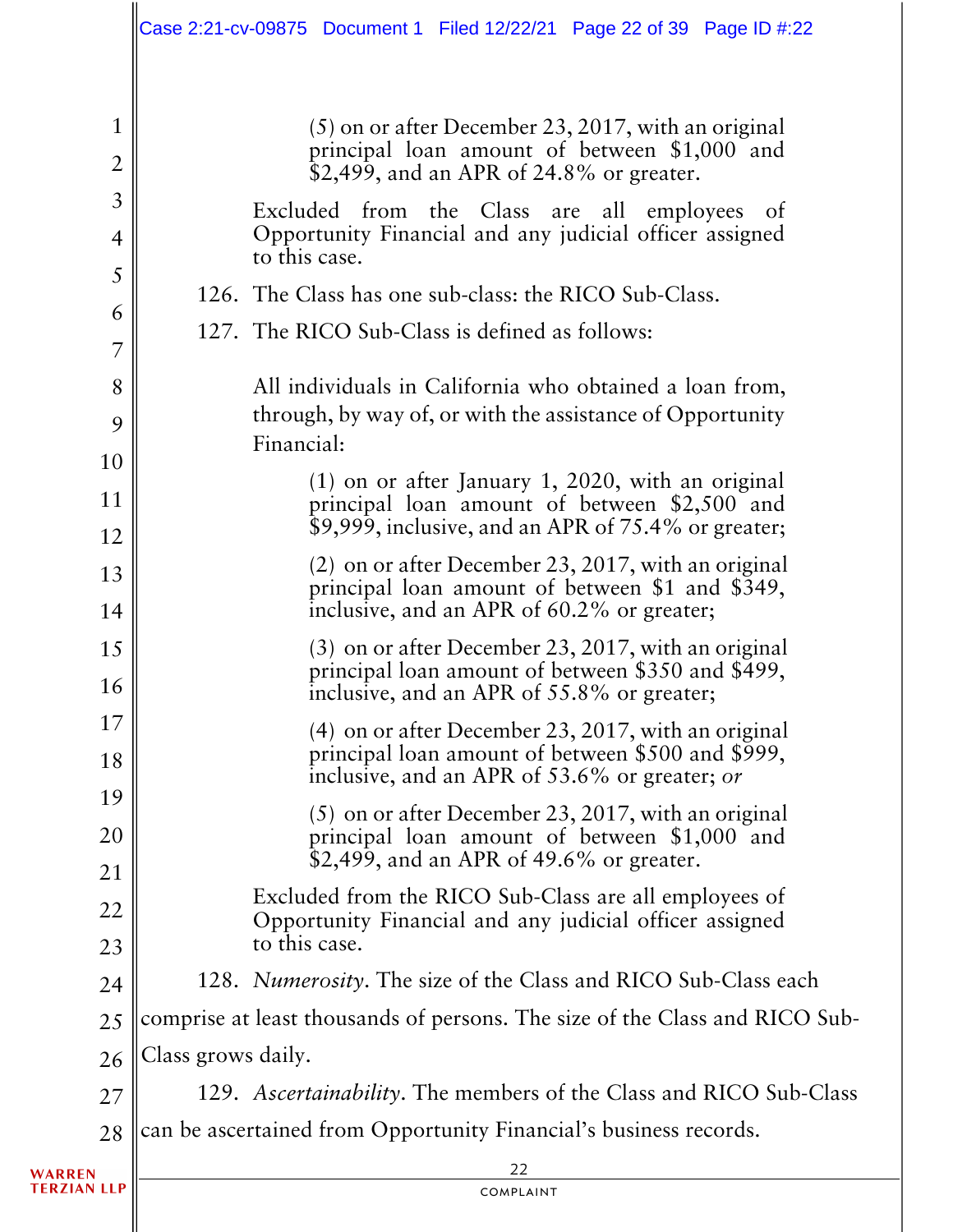1 2 3 4 5 130. *Common Questions of Fact or Law*. The lawsuit is suitable for class treatment because questions of law and fact have common answers that are the same for the Class and the RICO Sub-Class, and those questions predominate over questions affecting only individual members. These common questions of law and fact include:

- Whether Opportunity Financial is the true lender on the loans;
	- Whether the loans are governed by California law;

Whether Opportunity Financial willfully charged an interest rate in excess of what's allowed under California law;

Whether Opportunity Financial's noncompliance with California law is willful;

- Whether the arbitration agreement is void;
- Whether the loans are void; and
- The appropriate remedies for Opportunity Financial's misconduct.

16 18 19 20 21 22 131. *Typicality and Adequacy*. Ms. Carpenter and Mr. Cason's claims are typical of the claims of the members of the Class and the RICO Sub-Class. The evidence and the legal theories about Opportunity Financial's alleged wrongful conduct are substantially the same for Ms. Carpenter, Mr. Cason, and all members of the Class and the RICO Sub-Class. Ms. Carpenter and Mr. Cason will fairly and adequately represent and protect the interests of the Class and the RICO Sub-Class and have no interests adverse to them.

23 24 132. *Superiority*. This action is superior to other available methods for fairly and efficiently adjudicating the issues. Class certification will not present any significant management difficulties. Class certification would also conserve judicial resources and avoid the possibility of inconsistent judgments. The expense and burden of individual litigation would make it very difficult or

6

7

8

9

10

11

12

13

14

15

17

25

26

27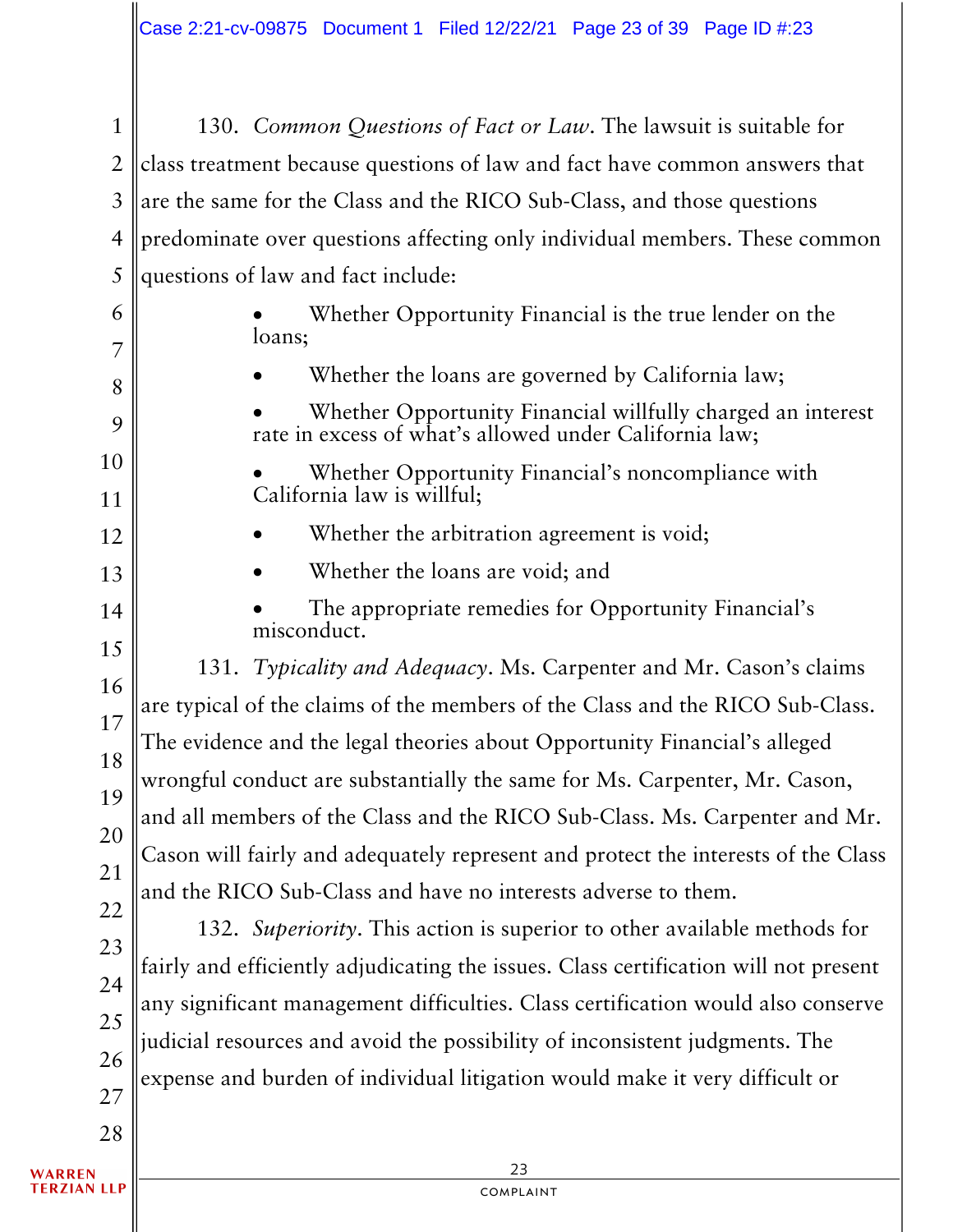1 2 impossible for individual Class members to redress the wrongs done to them without a class action.

3 4 5 6 133. *Conduct on Grounds that Apply to the Class*. Defendants have acted or refused to act on grounds that apply generally to the Class and the RICO Sub-Class, so that final injunctive relief or corresponding declaratory relief is appropriate respecting the Class and RICO Sub-Class as a whole.

#### 7 VII. Causes of Action

11

8 9 10 134. Ms. Carpenter and Mr. Cason re-allege and incorporate by reference all the preceding paragraphs and allegations in each of the following causes of action.

### First Cause of Action

#### 12 13 for Unfair Competition (Bus. & Prof. Code § 17200) — Violation of California Financial Code by Carpenter and Cason, on behalf of themselves, all persons similarly situated, and the general public, against Defendants

14 15 16 17 135. The Unfair Competition Law, Business and Professions Code sections 17200 *et seq.* ("UCL"), defines unfair competition to include any "unlawful" or "unfair" business act or practice. Cal. Bus. & Prof. Code § 17200.

18 19 20 136. Ms. Carpenter, Mr. Cason, and the Class' loan transactions with Defendants are "consumer loans" under California Financial Code section 22203.

21 22 23 24 25 26 27 28 137. The Class' loan transactions with Opportunity Financial involve loans that: (1) were made on or after January 1, 2020, with an original principal loan amount of between \$2,500 and \$9,999, inclusive, and an interest rate of 37.7% or greater; (2) were made on or after December 23, 2017, with an original principal loan amount of between \$1 and \$349, inclusive, and an APR of 30.1% or greater; (3) were made on or after December 23, 2017, with an original principal loan amount of between \$350 and \$499, inclusive, and an APR of 27.9% or greater; (4) were made on or after December 23, 2017, with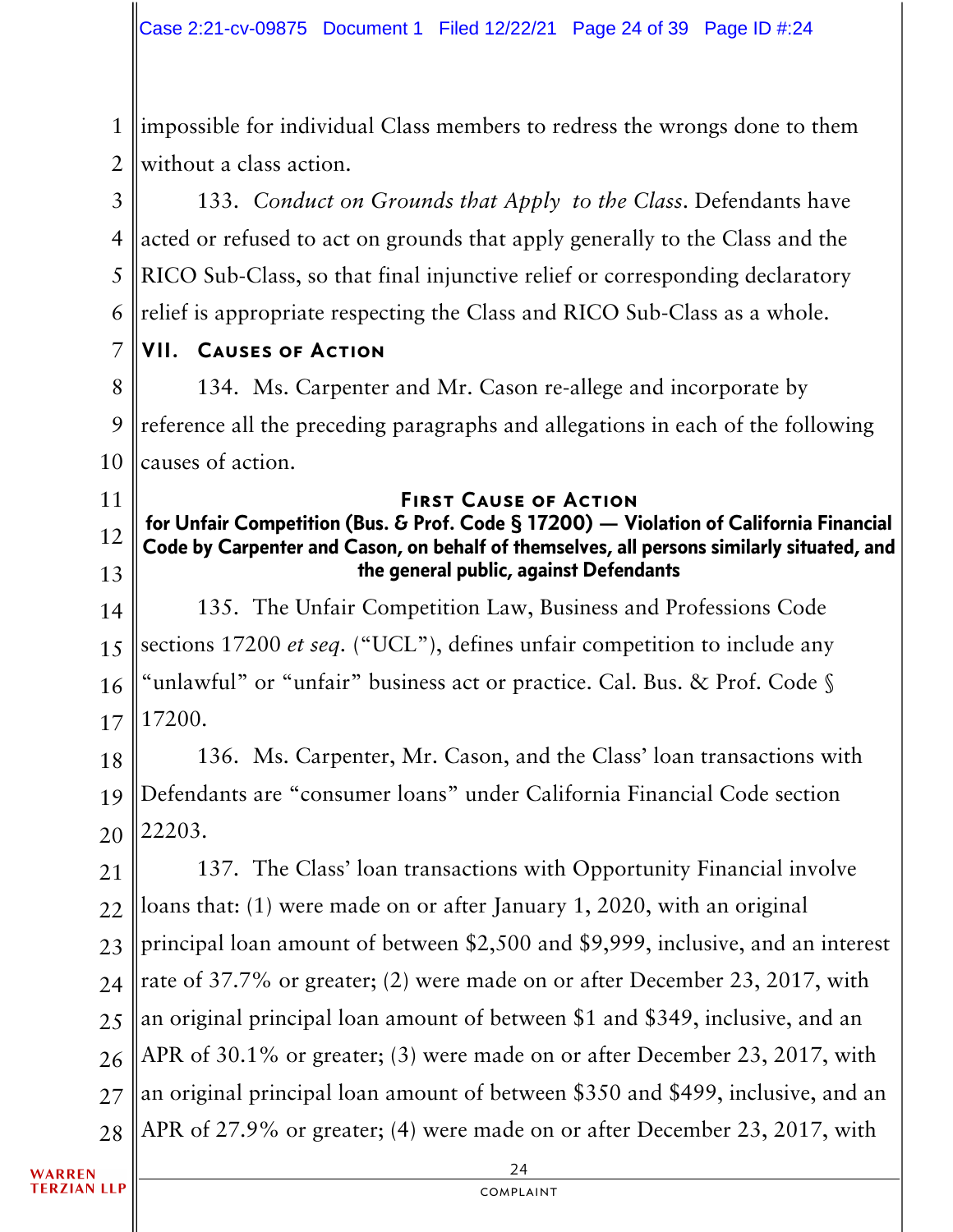1 2 3 4 an original principal loan amount of between \$500 and \$999, inclusive, and an APR of 26.8% or greater; *or* (5) were made on or after December 23, 2017, with an original principal loan amount of between \$1,000 and \$2,499, and an APR of 24.8% or greater.

5 6 138. The first category of loans violates California Financial Code sections 22304.5 and 22306.

7 8 139. The remaining categories of loans violate California Financial Code sections 22303 and 22306.

9 10 11 12 13 14 140. By issuing loans to Ms. Carpenter, Mr. Cason, and the Class members that bear interest in excess of the maximum rate authorized by the California Financial Code, Defendants have engaged in a business practice that is "unlawful" under the UCL. *De La Torre v CashCall, Inc.*, 5 Cal. 5th 966, 976–81 (2018) (the UCL "supplies a cause of action to police" conduct that is declared unlawful by the California Financial Code).

15 16 17 18 141. In connection with Ms. Carpenter, Mr. Cason, and the Class members' loan transactions, Defendants willfully contracted for, charged, and received interest in excess of the maximum rate permitted by California Financial Code sections 22303 and 22304.5.

19 20 21 22 23 24 25 26 142. Apart from the rent-a-bank scheme, Opportunity Financial is separately liable because it violated California Financial Code section 22324. "Any person who contracts for or negotiates in this state a loan to be made outside the state for the purpose of evading or avoiding the provisions of this division is subject to the provisions of this division." Cal. Fin. Code § 22324. Opportunity Financial is a licensed California Finance Lender, and it contracted for a loan to be purportedly made outside California for the purpose of evading California interest rate caps.

27 28 143. On top of being unlawful, Defendants' business practices are "unfair" under the UCL. Defendants' acts and omissions violate obligations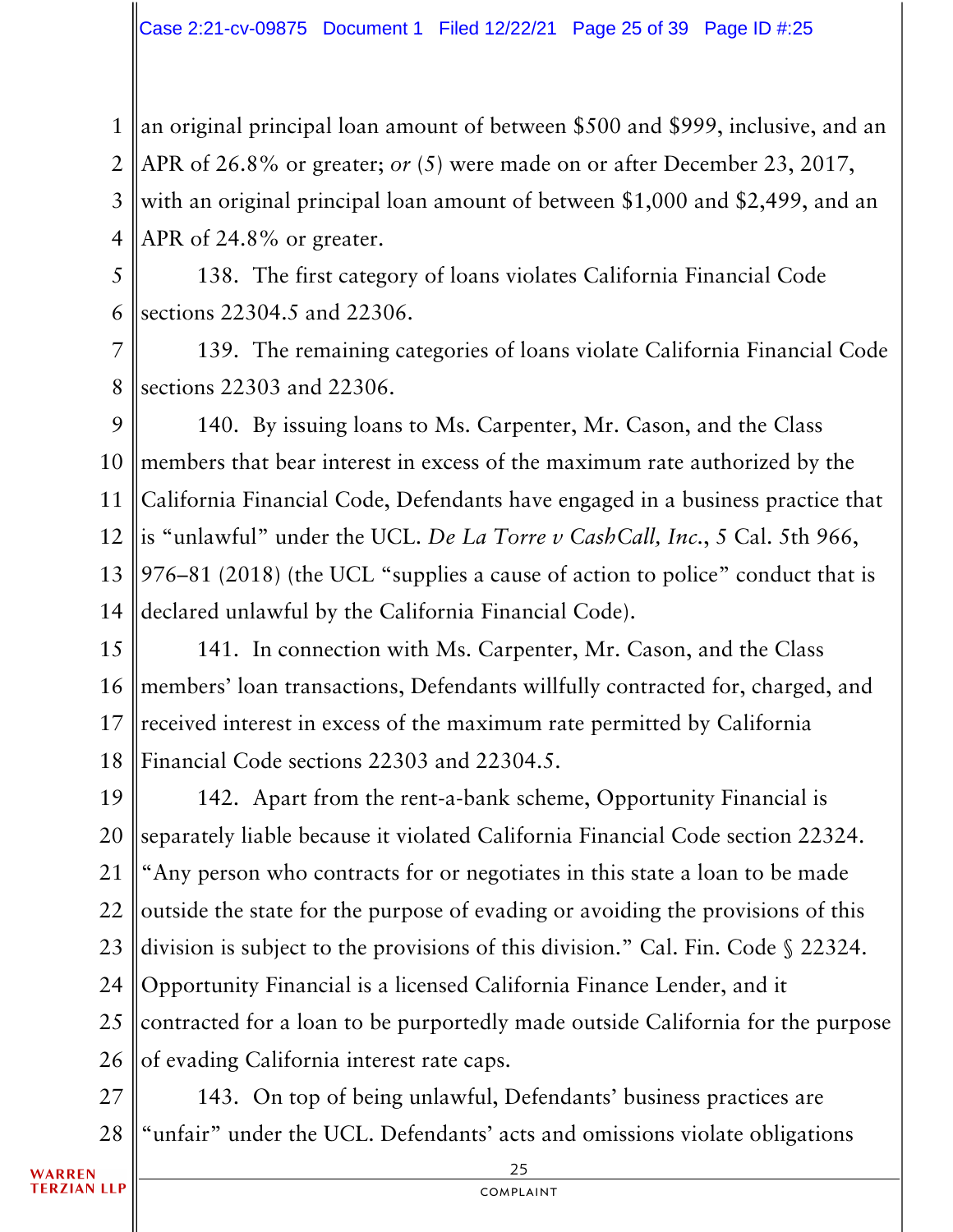1 2 3 imposed by statute, are substantially injurious to consumers, offend public policy, and are immoral, unethical, oppressive, and unscrupulous as the gravity of the conduct outweighs any alleged benefits attributable to such conduct.

4 5 6 7 8 144. Ms. Carpenter, Mr. Cason, and the Class members have suffered an injury in fact and lost money or property as a result of Defendants' business practices. They have paid illegal interest rates on unenforceable and void loans. They have also repaid principal that, under the California Financial Code, Opportunity Financial was not entitled to because of its willful misconduct.

9 10 11 12 13 14 15 16 17 18 19 20 145. Pursuant to California Business and Professions Code section 17203, Ms. Carpenter and Mr. Cason seek an order for the benefit of the general public of the State of California, (i) enjoining Defendants from making loans to consumers in the State of California that violate Financial Code sections 22303, 22304.5, 22305, and/or 22306; (ii) declaring the loan contracts void; (iii) requiring Defendants to give individualized notice to all Class members of theirs rights under California law, including the previously mentioned California Financial Code sections; (iv) requiring Defendants to provide individualized notice to each such consumer of the procedures available for enforcing the consumer's rights under applicable California laws; and (v) establishing an effective monitoring mechanism to ensure Defendants' continued compliance with the terms of the injunction.

21 22 23 24 25 26 27 146. Pursuant to California Business and Professions Code section 17203 and California Financial Code section 22750, Ms. Carpenter, Mr. Cason, and the Class members are entitled to restitution of all amounts paid to Defendants pursuant to the loan contracts at issue. Alternatively, in the event of a judicial determination that Defendants' violations of California Financial Code sections 22303 and 22304.5 were not willful, then pursuant to California Business and Professions Code section 17203 and California Financial Code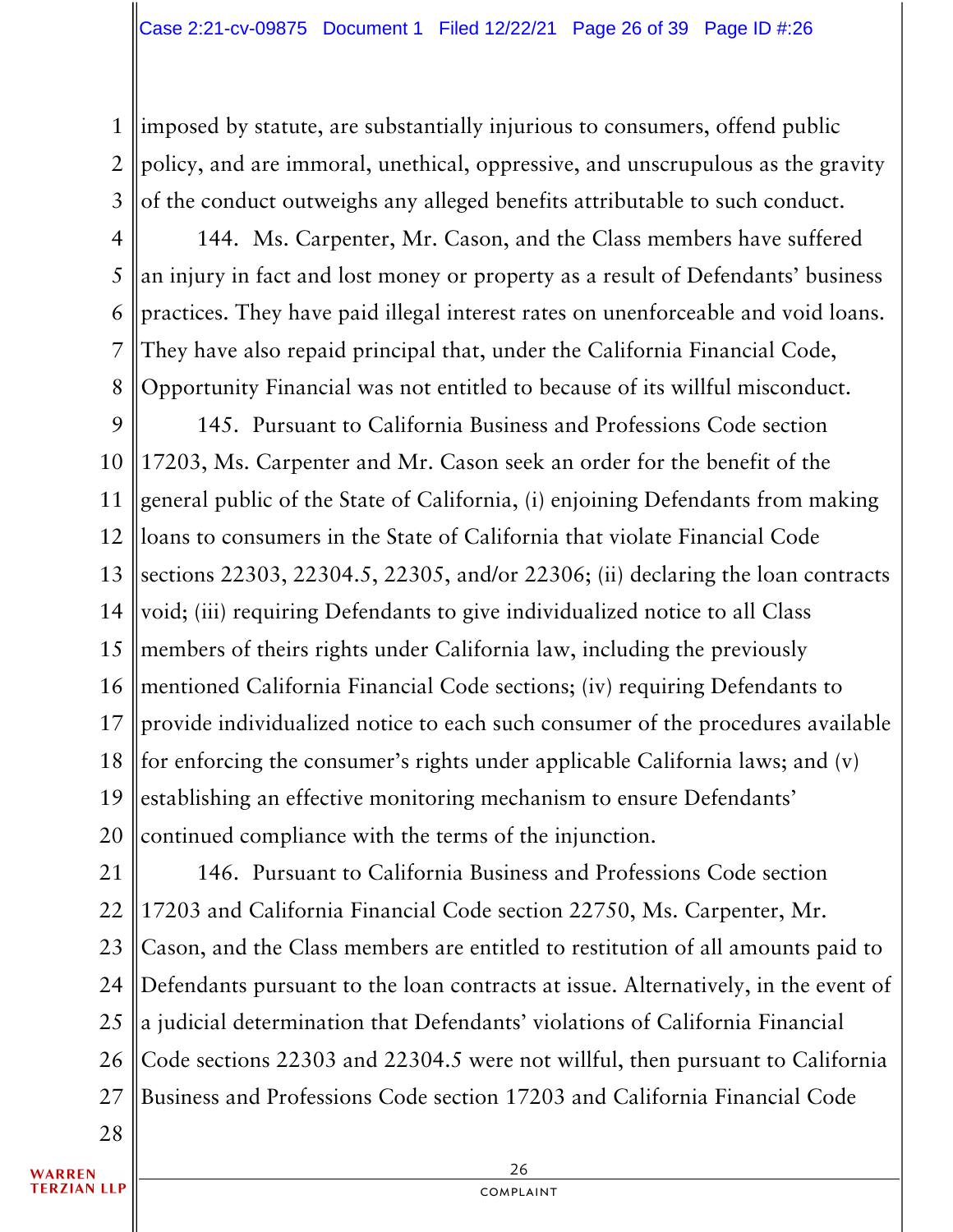1 2 section 22751, Ms. Carpenter, Mr. Cason, and Class members are entitled to restitution of all interest charged on the loans.

#### Second Cause of Action

### for Unfair Competition (Bus. & Prof. Code § 17200) — Doctrine of Unconscionability by Carpenter and Cason, on behalf of themselves, all persons similarly situated, and the general public, against Defendants

6 7 8 9 10 11 147. A loan contract that includes an interest rate term so high that it is "unreasonably … harsh," "unduly oppressive," or "so one-sided as to shock the conscience" is deemed unconscionable. *See De La Torre*, 5 Cal. 5th at 972. A contract or its terms is unconscionable if it is both procedurally and substantively unconscionable. *Armendariz v. Found. Health Psychcare Servs., Inc.*, 24 Cal. 4th 83, 114 (2000).

12 13 14 15 16 17 18 19 20 21 22 23 24 25 148. The loan contracts at issue are procedurally unconscionable for at least the following reasons: (i) Opportunity Financial maintains unequal bargaining power as compared to consumers who receive such loans; (ii) Opportunity Financial has greater economic power, knowledge, experience, and resources than the consumers who receive such loans; (iii) Opportunity Financial targets its advertising to consumers experiencing serious financial challenges, many of whom lack meaningful credit alternatives; (iv) Opportunity Financial emphasizes the speed of its loan process, thus providing inadequate time for investigation or reflection on the part of consumers; (v) borrowers do not receive an adequate or independent explanation of the terms of the loan agreement; (vi) the loan contracts are form documents prepared exclusively by Opportunity Financial and presented to borrowers on a take-it-or-leave-it basis, with no opportunity for negotiation; and (vii) the loan contracts constitute consumer contracts of adhesion.

26 27 28 149. The loan contracts at issue are substantively unconscionable because they impose a cost on the borrower that is overly harsh and disproportionate to the price of credit and related costs. Among other things,

3

4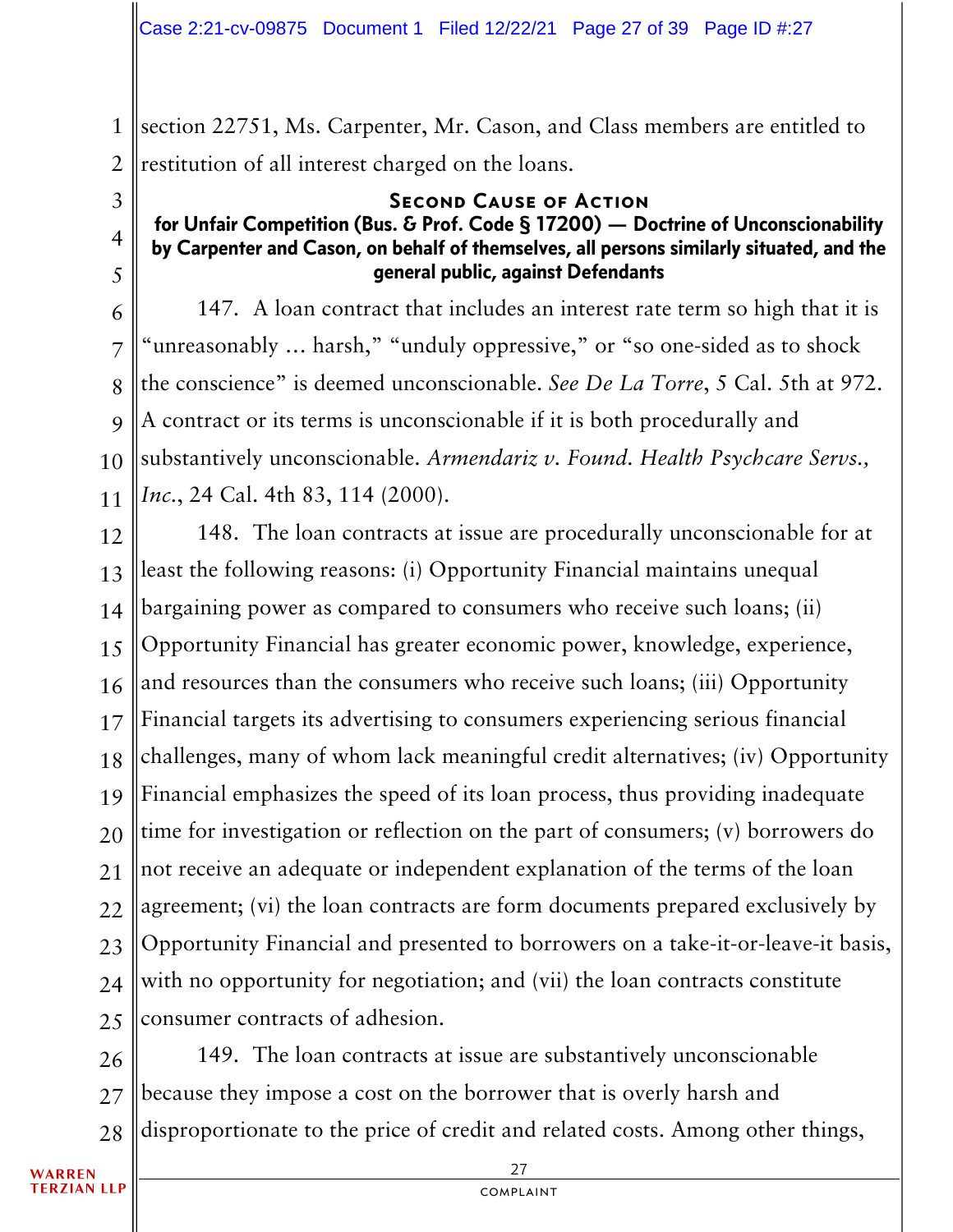1 2 3 4 5 Defendants charge interest rates that are more than four times the statutory maximum established by California Financial Code sections 22303 and 22304.5. The terms of the loans have overly harsh consequences, resulting in total interest payments that almost equal the principal amount of the loan. There is also no legitimate basis for charging such exorbitant interest rates.

6 7 8 9 10 11 12 13 14 150. The loan contracts at issue are "unlawful" under the UCL because the loans violate California Civil Code section 1670.5 and California Financial Code section 22302(b). California Civil Code section 1670.5 states: "If the court finds as a matter of law the contract or any clause of the contract to have been unconscionable at the time it was made the court may refuse to enforce the contract …." California Financial Code section 22302(b) states: "A loan found to be unconscionable pursuant to Section 1670.5 of the Civil Code shall be deemed to be in violation of this division and subject to the remedies specified in this division."

15 16 17 18 19 151. The loan contracts at issue are "unfair" under the UCL. Defendants' acts and omissions violate obligations imposed by statute, are substantially injurious to consumers, offend public policy, and are immoral, unethical, oppressive, and unscrupulous as the gravity of the conduct outweighs any alleged benefits attributable to such conduct.

20 21 22 152. Ms. Carpenter, Mr. Cason, and the Class members have suffered an in injury in fact and lost money or property as a result of Defendants' business practices.

23 24 25 26 27 28 153. Pursuant to California Business and Professions Code section 17203, Ms. Carpenter and Mr. Cason seek an order for the benefit of the general public of the State of California, (i) enjoining Defendants from making loans to consumers in the State of California that are unconscionable under California law; (ii) declaring the loan contracts void; (iii) requiring Defendants to give individualized notice to all Class members of their rights under all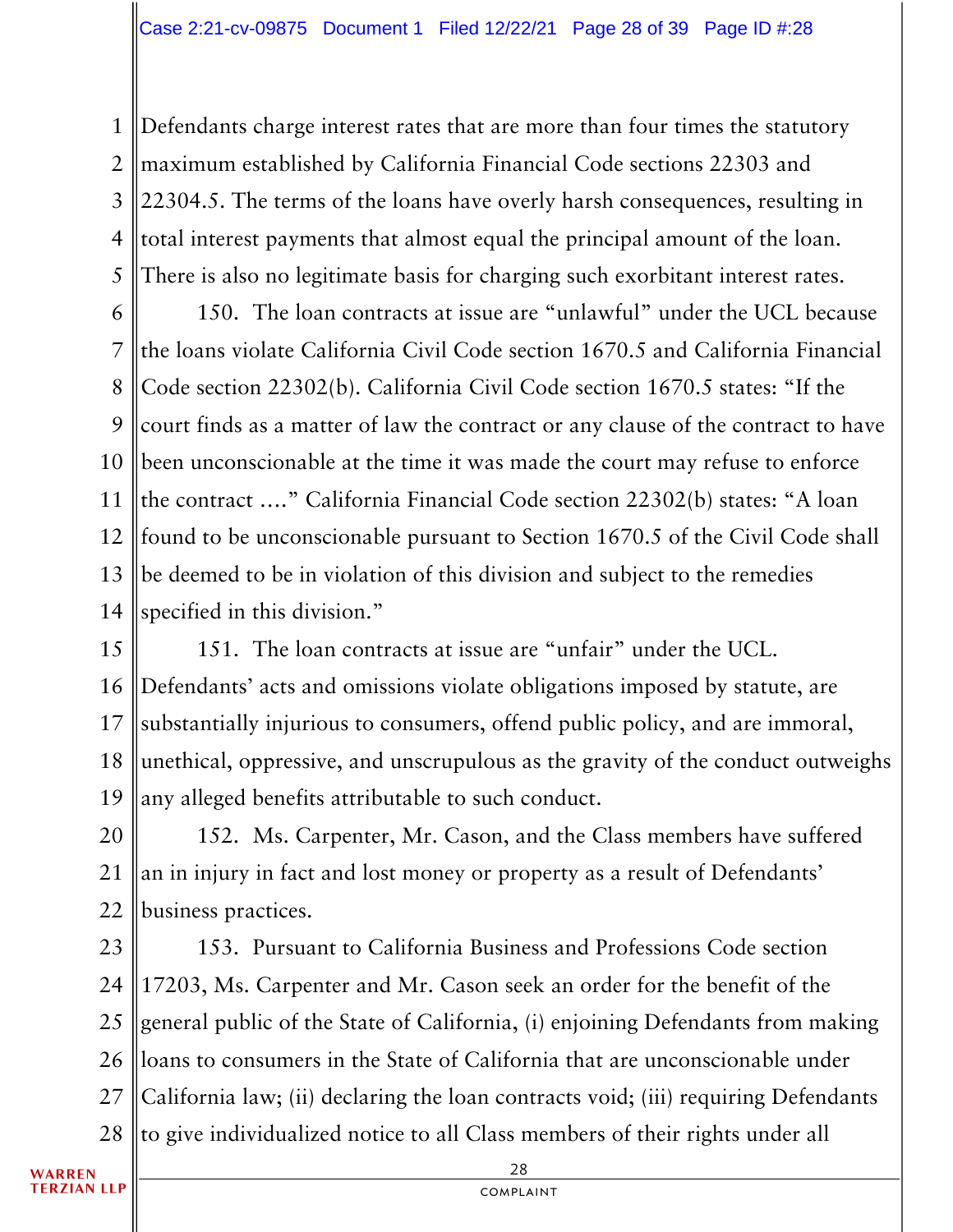1 2 3 4 5 6 7 8 9 10 11 12 13 14 15 16 17 18 19 20 21 22 23 24 25 26 27 28 applicable laws, including laws relating to unconscionability; (iv) requiring Defendants to provide individualized notice to each such consumer of the procedures available for enforcing the consumer's rights under applicable California laws; and (v) establishing an effective monitoring mechanism to ensure Defendants' continued compliance with the terms of the injunction. 154. Pursuant to California Business and Professions Code section 17203, Ms. Carpenter, Mr. Cason, and Class members are entitled to restitution of all amounts paid to Defendants pursuant to the loan contracts at issue. Third Cause of Action for Money Had and Received by Carpenter and Cason, on behalf of themselves, all persons similarly situated, and the general public, against Defendants 155. Defendants have received money in the form of principal and interest that is the property of Ms. Carpenter, Mr. Cason, and the Class members. In equity and good conscience, Defendants must restore that money to Ms. Carpenter, Mr. Cason, and the Class members. Fourth Cause of Action for Declaratory Relief by Carpenter and Cason, on behalf of themselves, all persons similarly situated, and the general public, against Defendants 156. California and federal law allow a party to obtain a judicial declaration on rights or duties under a written contract. An actual and present controversy has arisen on the rights and duties of the respective parties under the loan contracts. 157. Ms. Carpenter and Mr. Cason, on behalf of themselves, the general public and the Class, contend that Opportunity Financial is the true lender on the loans; that the loan agreements are governed by California law; the arbitration clause, jury waiver, class waiver, waiver of public injunction relief, prohibition of res judicata, collateral estoppel, and issue preclusion, and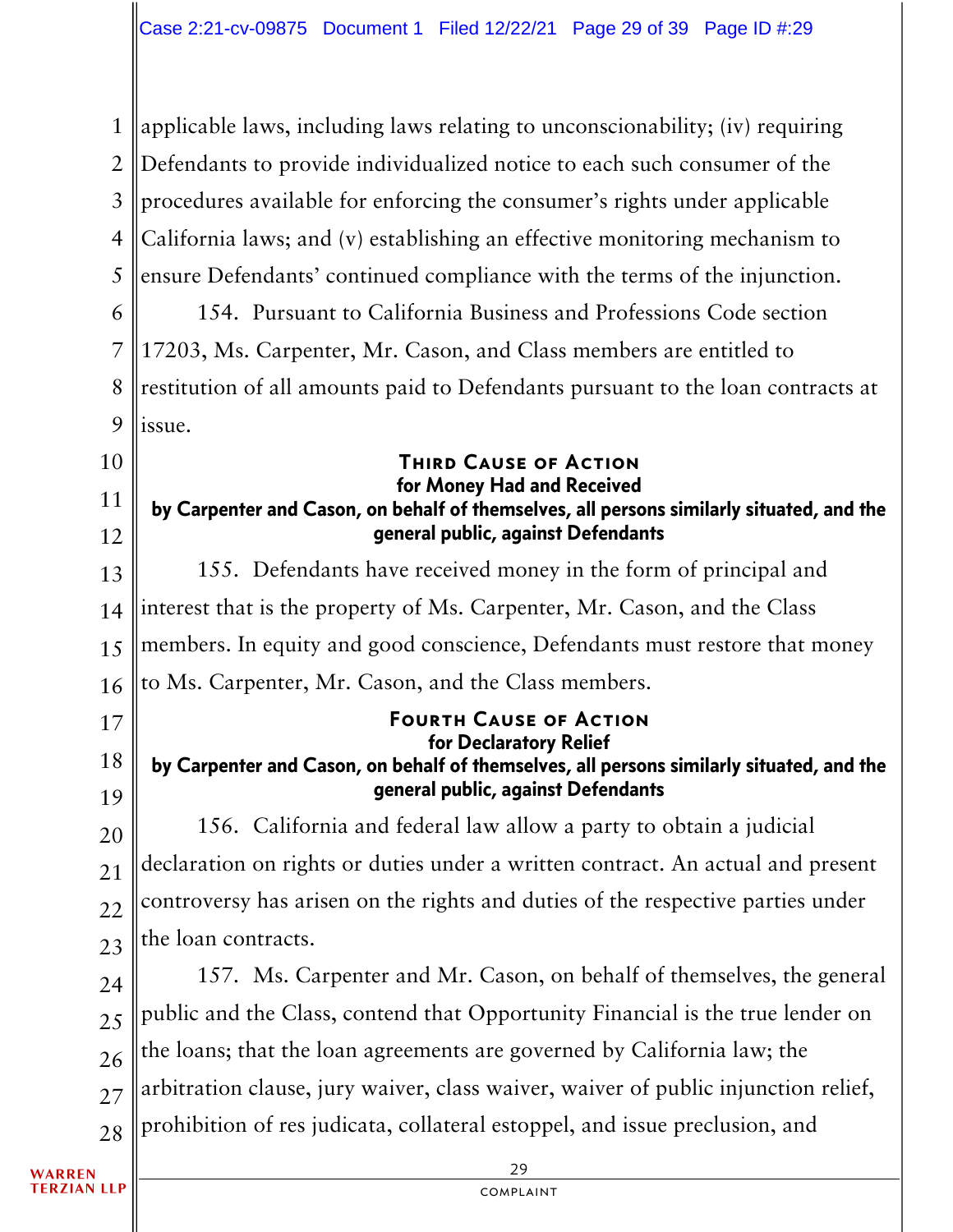requirement that public injunctive relief claims be stayed are all 1 2 unconscionable, void, and unenforceable; and the loan contracts are unconscionable, void, and unenforceable. On the other hand, Defendants 3 contend that the Utah bank is the true lender on the loans at issue; that the loan 4 agreements are governed by Utah law; and that the loan contracts and 5 arbitration clauses are valid and enforceable. 6 7 158. Accordingly, Ms. Carpenter, Mr. Cason, and the Class seek a 8 liudicial declaration that: • Opportunity Financial is the true lender on the loans; 9 • the loans are governed by California law; 10 • the loan contracts are void and unenforceable against Ms. 11 Carpenter, Mr. Cason, and the Class members; 12 • the loan contracts' arbitration clause is unconscionable, void, and unenforceable; 13 14 • the loan contracts' class waiver is unconscionable, void, and unenforceable; 15 • the loan contracts' jury waiver is unconscionable, void, and unenforceable; 16 17 • the loan contracts' waiver of the right to seek a public injunction is unconscionable, void, and unenforceable; 18 • the loan contracts' prohibition of res judicata, collateral 19 estoppel, and issue preclusion is unconscionable, void, and unenforceable; 20 • the loan contracts' requiring that a case alleging public injunctive relief must be stayed until after an arbitration of a claim 21 seeking individual relief is unconscionable, void, and 22 unenforceable; and 23 • the loan contracts are unconscionable, void, and unenforceable. 24 25 Fifth Cause of Action for Violation of 18 U.S.C. § 1962(c) (RICO Association-in-Fact Enterprise) 26 by Carpenter and Cason, on behalf of themselves, all persons similarly situated, and the general public, against Defendants 27 159. Opportunity Financial violated 18 U.S.C. § 1962(c). 28 30 **TERZIAN LLP** complaint

**WARREN**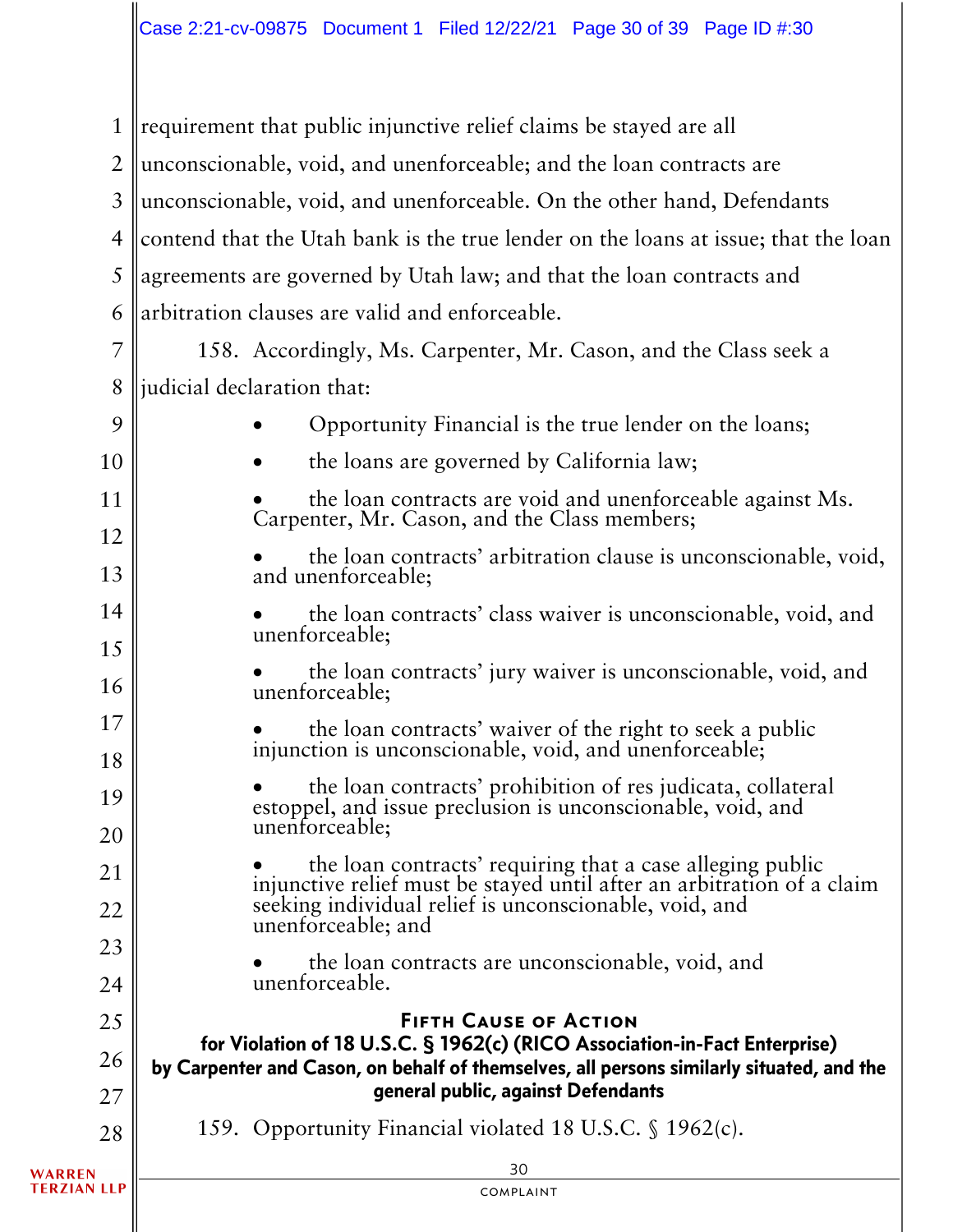1 2 160. *Association in-fact enterprise*. The Illegal Loans Enterprise engaged in activities that affected interstate commerce.

3 4 5 161. The Illegal Loans Enterprise is an association-in-fact enterprise of corporate entities and individuals. It comprises persons associated together for a common purpose.

6 7 8 162. The Illegal Loans Enterprise has an ongoing organization with an ascertainable structure and functions as continuing unit with separate roles and responsibilities.

9 10 11 163. While the members of the Illegal Loans Enterprise participate in the conduct of that enterprise, they each have an existence separate and distinct from the enterprise.

12 13 14 164. The following persons, and others presently unknown, have been members of and constitute an association-in-fact enterprise within the meaning of RICO, and will be referred to collectively as the Illegal Loans Enterprise:

• Opportunity Financial: the creator, director, funder, implementer, orchestrator, and operator of the rent-a-bank scheme; and

• FinWise: the bank that agreed to be rented by allowing Opportunity Financial to purportedly close loans in FinWise's name, while Opportunity Financial maintains all risk of loss and holds the predominant economic interest.

165. Each of these entities holds uniquely distinct roles.

166. *Operation and control of the Illegal Loans Enterprise*. At all relevant times, Opportunity Financial knowingly conducted the Illegal Loans

22 23 Enterprise's affairs or knowingly participated, directly or indirectly, in the

24 conduct of the enterprise's affairs.

25 26 167. At all relevant times, Opportunity Financial operated, controlled, or managed the Illegal Loans Enterprise through various actions.

27 28 168. Opportunity Financial directed, operated, and managed the affairs of the Illegal Loans Enterprise.

WARREN **TERZIAN LLP** 

15

16

17

18

19

20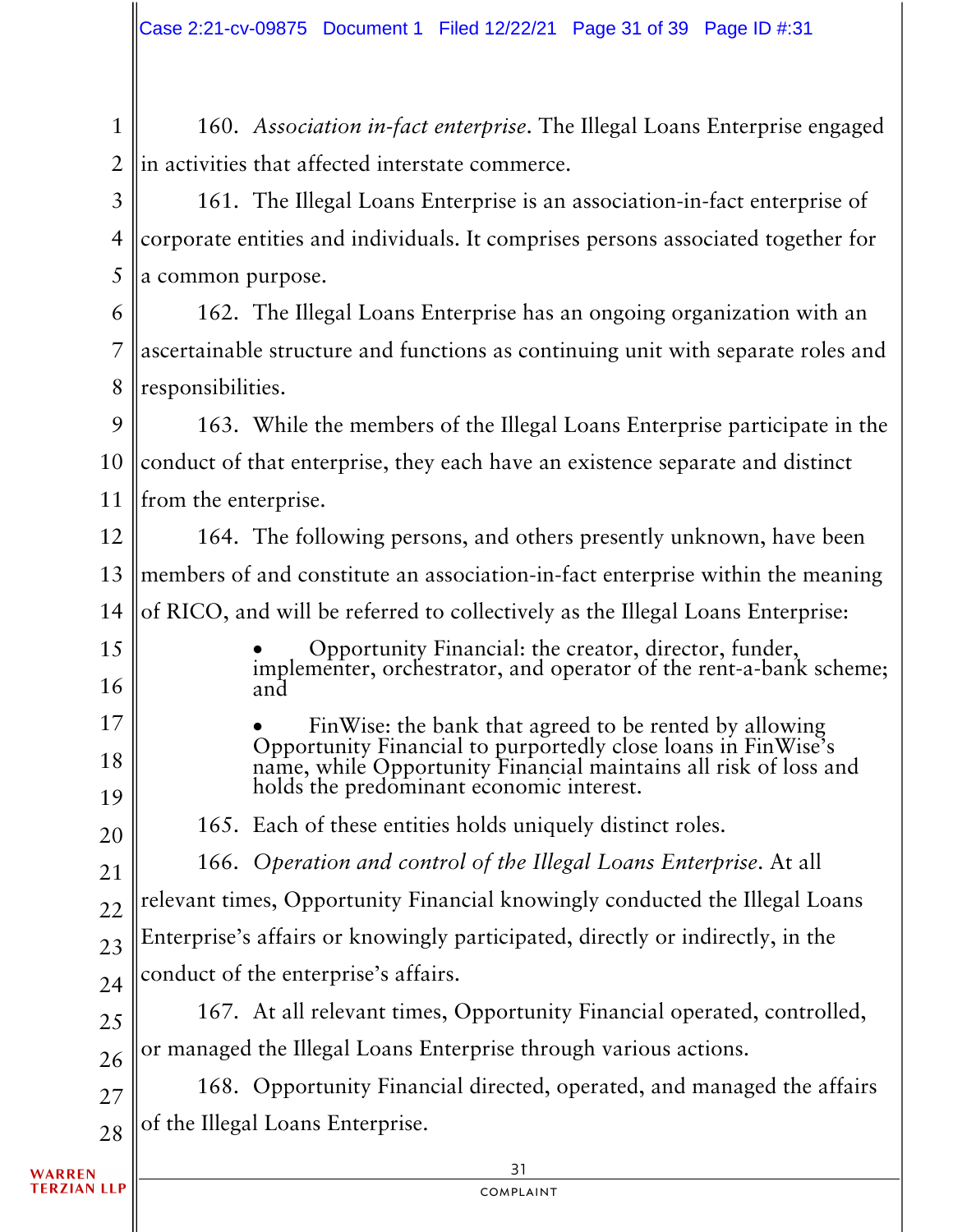1 2 3 4 169. Opportunity Financial could not accomplish the enterprise's affairs on its own. To succeed in states with interest rate caps, Opportunity Financial needed to rent a bank that Opportunity Financial could claim as the purported lender on the loans.

5 6 7 8 9 170. Opportunity Financial rented at least three Utah state-chartered banks, primarily FinWise. Opportunity Financial entered contracts with those banks to effect the rent-a-bank scheme and the Illegal Loans Enterprise. The Illegal Loans Enterprise and rent-a-bank scheme could not proceed without those banks.

10 11 12 13 14 15 171. *Common purpose of the Illegal Loans Enterprise.* The common purpose of the Illegal Loans Enterprise is to enter loan transactions with the Class at interests rates of at least 75.4% (for loans issued on or after January 1, 2020, with an original principal loan amount of between \$2,500 and \$9,999), 60.2% (for loans of \$1 and \$349), 55.8% (for loans of \$350 to \$499), 53.6% (for loans of \$500 to \$999), and 49.6% (for loans of \$1,000 to \$2,499).

16 17 172. *Collection of unlawful debt*. It is unlawful for a RICO enterprise to engage in the collection of an "unlawful debt." 18 U.S.C. § 1962(c).

18 19 20 21 22 23 173. An "unlawful debt" is a debt (A) "which is unenforceable under State or Federal law in whole or in part as to principal or interest because of the laws relating to usury" and (B) "which was incurred in connection with … the business of lending money or a thing of value at a rate usurious under State or Federal law, where the usurious rate is at least twice the enforceable rate." 18 U.S.C. § 1961(6).

24 25 174. The loans that Opportunity Financial issued to Ms. Carpenter, Mr. Cason, and the RICO Sub-Class are unlawful debts under RICO.

26 27 28 175. The loans issued to Ms. Carpenter, Mr. Cason, and the RICO Sub-Class are more than four times the amount permitted by California laws relating to usury.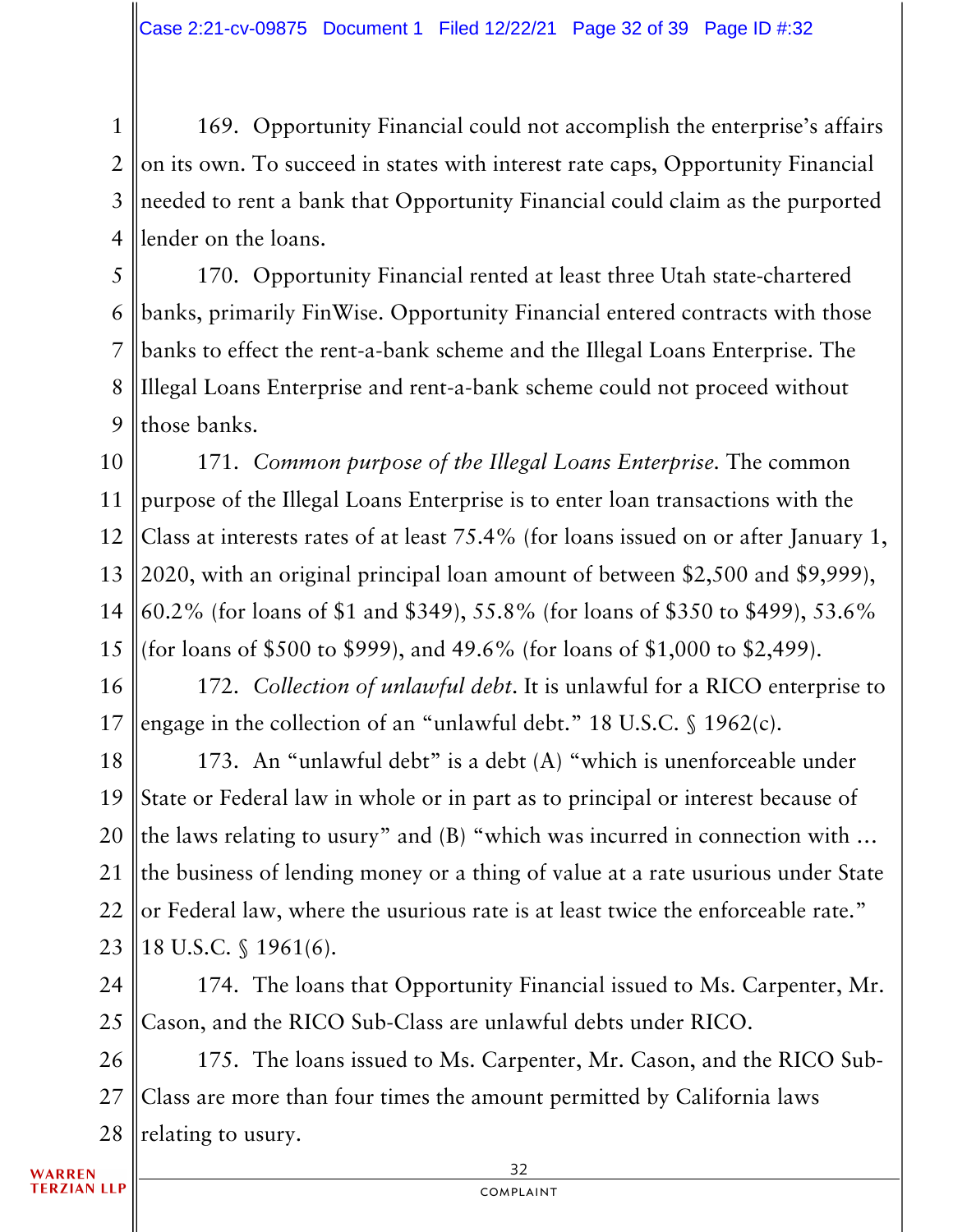1 2 3 4 176. The loans issued to Ms. Carpenter, Mr. Cason, and the RICO Sub-Class were incurred in connection with the business of lending money at a rate usurious under California law, where the usurious rate is at least twice the enforceable rate.

5 6 7 177. California law caps the interest rate on loans issued on or after January 1, 2020, with an original principal loan amount of between \$2,500 and \$9,999, inclusive, at no more than 37.6% APR.

8 9 10 178. California law caps the interest rate on loans with an original principal loan amount of between \$1 and \$349, inclusive, at no more than 30%.

11 12 13 179. California law caps the interest rate on loans with an original principal loan amount of between \$350 and \$499, inclusive, at no more than 27.85%.

14 15 16 180. California law caps the interest rate on loans with an original principal loan amount of between \$500 and \$999, inclusive, at no more than 26.7%.

17 18 19 181. California law caps the interest rate on loans with an original principal loan amount of between \$1,000 and \$2,499, at no more than 24.75%.

20 21 182. Opportunity Financial's loans are unenforceable under California's laws relating to usury.

22 23 24 25 26 27 28 183. Under California law, if a lender willfully charged, contracted for, or received more than the maximum interest rate, the debt is unenforceable in whole. The loan contract is void, and the lender lacks any right to collect or receive any principal, charges, or recompense in connection with the transaction. Cal. Fin. Code § 22750. Defendants willfully violated California law. The same goes if the lender willfully violated the California Financial Code. *Id.*§ 22750(b).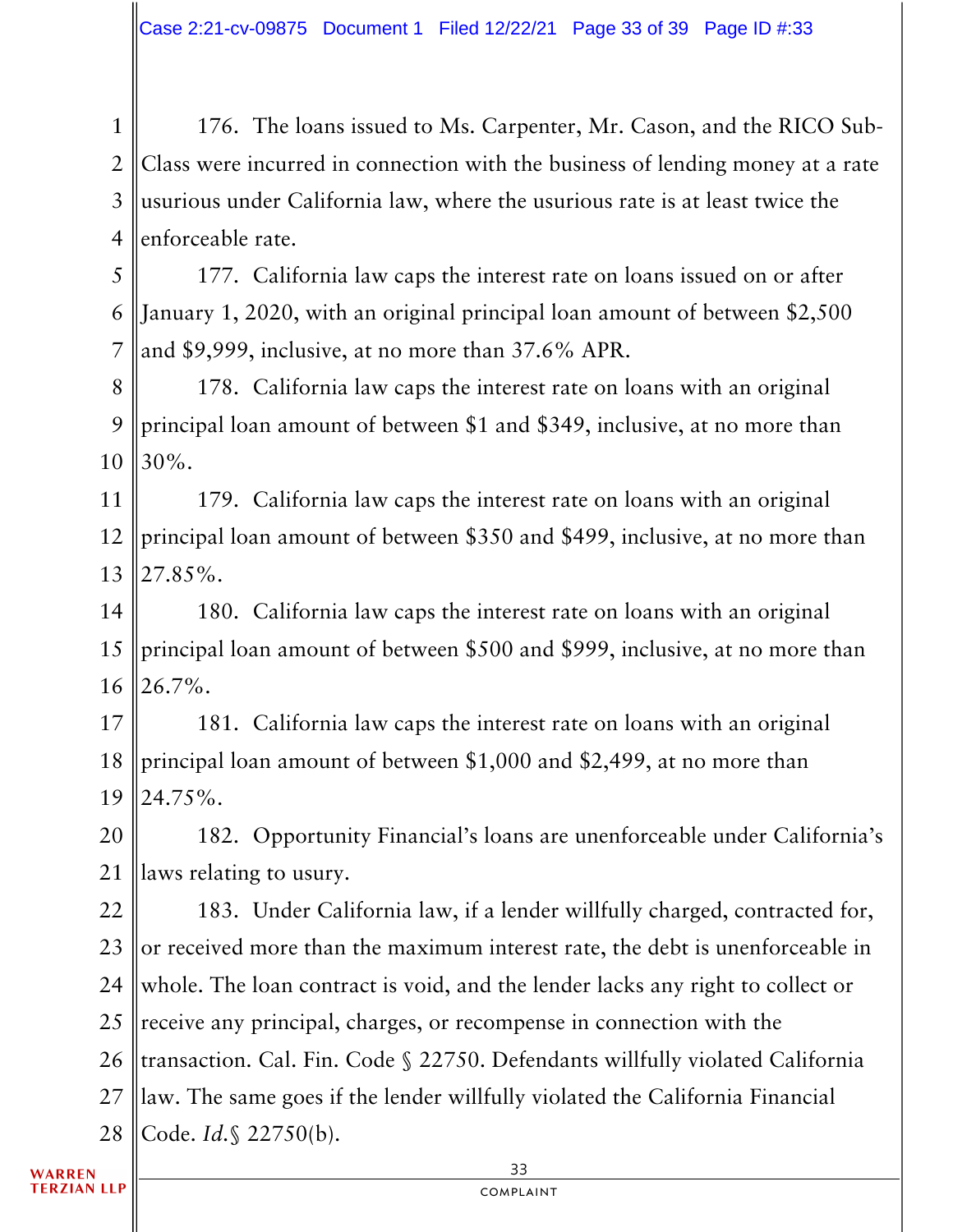1 2 3 184. If the violation was not willful, the debt is unenforceable in part. The lender forfeits all interest and charges on the loan and may collect or receive only the principal amount of the loan. Cal. Fin. Code §§ 22751–52.

4 5 6 7 185. A single instance of a collection of an unlawful debt violates RICO. That said, Opportunity Financial engaged in widespread misconduct and issued at least thousands of loans to the RICO Sub-Class. All of these loans are unlawful debts under RICO.

8 9 10 11 12 186. *Longevity*. The Illegal Loans Enterprise has a longevity sufficient to permit Opportunity Financial to pursue the enterprise's purpose. Opportunity Financial spent years, material amounts of money, and significant time and resources to develop the rent-a-bank scheme. It has been operating that scheme for at least five years.

13 14 15 16 17 187. *Injury*. Ms. Carpenter, Mr. Cason, and the RICO Sub-Class were injured as a direct result of Opportunity Financial's violations of 18 U.S.C. § 1962(c), by the payment of unlawful and usurious interest rates on loans made by Opportunity Financial which would not have been made but for Opportunity Financial's conduct.

18 19 20 21 188. Ms. Carpenter, Mr. Cason, and the RICO Sub-Class were also injured because they made payments repaying principal. Opportunity Financial was not entitled to the return of principal because its conduct was a willful violation of California law.

22 23 189. Opportunity Financial is liable for actual damages, treble damages, and legal fees pursuant to 18 U.S.C. § 1964(c).

24 25 26 Sixth Cause of Action for Violation of 18 U.S.C. § 1962(d) (RICO Conspiracy) by Carpenter and Cason, on behalf of themselves, all persons similarly situated, and the general public, against Defendants

27 28 190. Ms. Carpenter and Mr. Cason re-allege and incorporate paragraphs 159–189.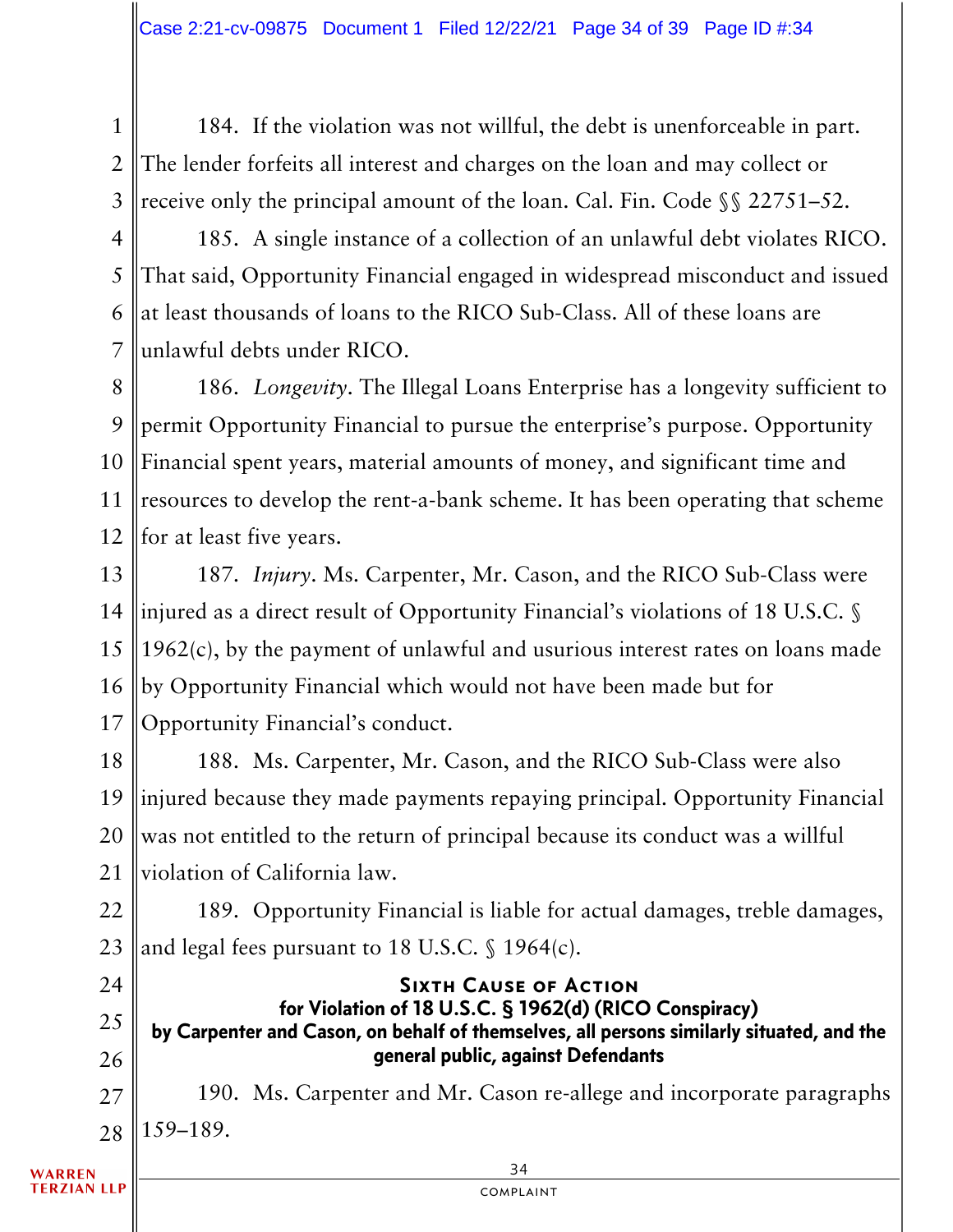1 2 191. Opportunity Financial violated 18 U.S.C. § 1962(d) by conspiring to violate  $\int$  1962(c).

3 4 5 192. Opportunity Financial knowingly agreed to facilitate the Illegal Loans Enterprise, which allowed the enterprise to make and collect unlawful debt at more than twice the lawful rate of interest under California usury law.

6 7 193. This knowledge is evidenced in part by Opportunity Financial's spearheading the creation of the rent-a-bank scheme.

8 9 10 11 12 194. Ms. Carpenter, Mr. Cason, and the RICO Sub-Class were injured as a direct result of Opportunity Financial's violations of 18 U.S.C. § 1962(d), by the payment of unlawful and usurious interest rates on loans made by Opportunity Financial which would not have been made but for Opportunity Financial's conduct.

13 14 15 16 195. Ms. Carpenter, Mr. Cason, and the RICO Sub-Class were also injured because they made payments repaying principal. Opportunity Financial was not entitled to the return of principal because its conduct was a willful violation of California law.

17 18 196. Opportunity Financial is liable for actual damages, treble damages, and legal fees pursuant to 18 U.S.C. § 1964(c).

35 19 20 21 22 23 24 25 26 27 28 Seventh Cause of Action for Fraudulent Concealment by Carpenter and Cason, on behalf of themselves, all persons similarly situated, and the general public, against Opportunity Financial 197. Opportunity Financial committed fraudulent concealment. 198. Under the loan contracts, Opportunity Financial is the agent of Ms. Carpenter, Mr. Cason, and the Class. Opportunity Financial therefore owes them fiduciary duties. 199. Opportunity Financial intentionally failed to disclose that California law caps the interest rates at no more than 36% APR plus the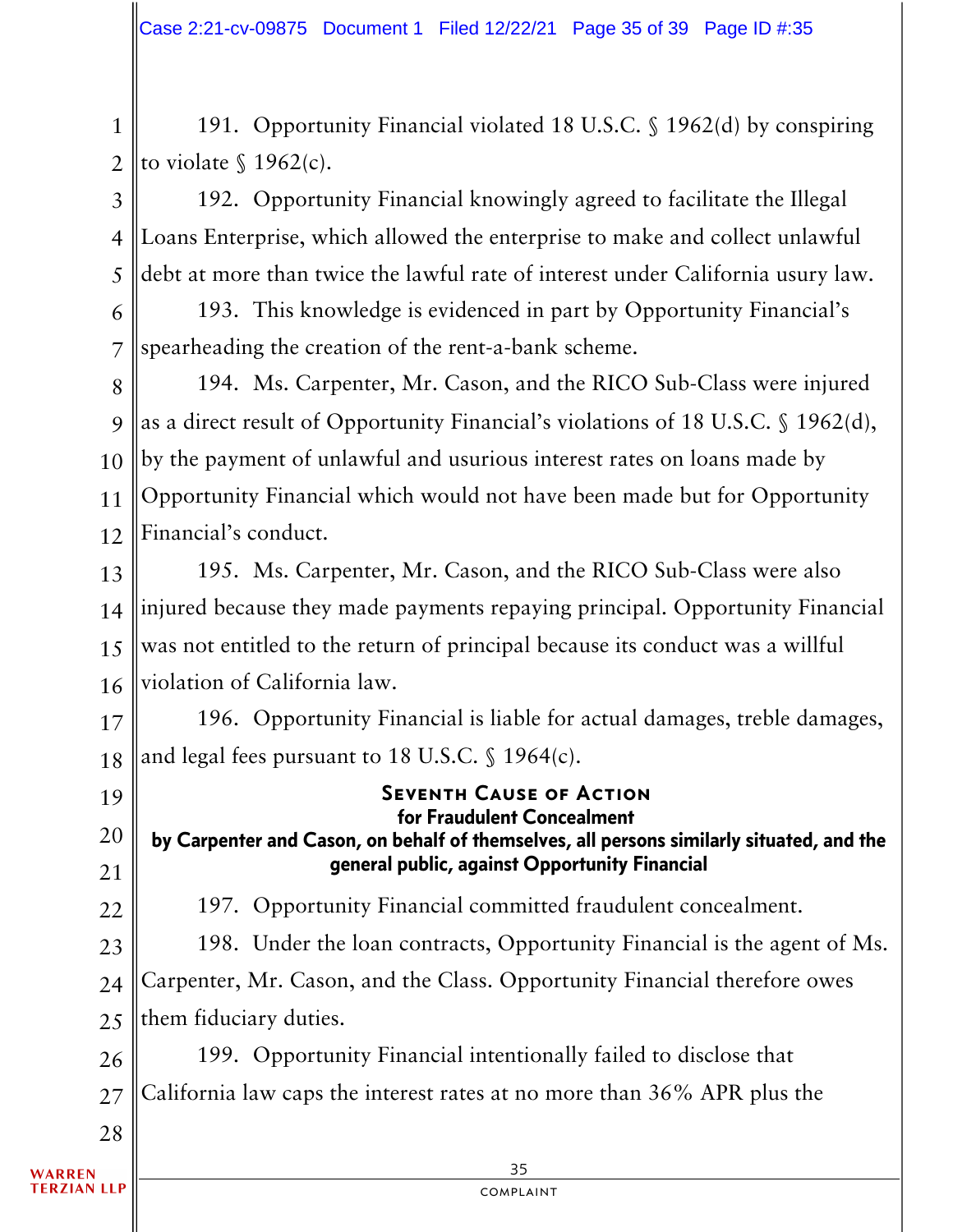1 2 federal funds rate. Opportunity Financial also intentionally failed to disclose that it buys 95% of the loans shortly after they are issued.

3

4 5 6 7 8 9 10 11 200. Opportunity Financial disclosed certain alleged factual statements—i.e., that it was purportedly just the servicer on the loan. It also represented that the loans were enforceable. These representations were materially false. Opportunity Financial made the misrepresentations knowing they were false or alternatively made them recklessly and without regard for their truth. Even if not false, the representations were deceptive because Opportunity Financial failed to disclose that it buys 95% of the loans shortly after they are issued, along with all other facts related to Opportunity Financial being the true lender.

12 13 201. Ms. Carpenter, Mr. Cason, and the Class did not know of the concealed facts.

14 15 16 202. Ms. Carpenter, Mr. Cason, and the Class, as unsophisticated subprime borrowers (compared to the sophisticated financial services company Opportunity Financial), could not reasonably discover the concealed facts.

17 18 203. Opportunity Financial intended to deceive Ms. Carpenter, Mr. Cason, and the Class by concealing the facts.

19 20 21 22 204. Had the information been disclosed, Ms. Carpenter, Mr. Cason, and the Class reasonably would have behaved differently. Ms. Carpenter, Mr. Cason, and the Class were harmed, and Opportunity Financial's concealment was a substantial factor in causing their harm.

23 VIII. Prayer for Relief

24 25 205. Ms. Carpenter and Mr. Cason request that the Court enter the following relief against Defendants as follows:

- An order certifying the Class and RICO Sub-Class;
	- Judgment against Defendants;

26

27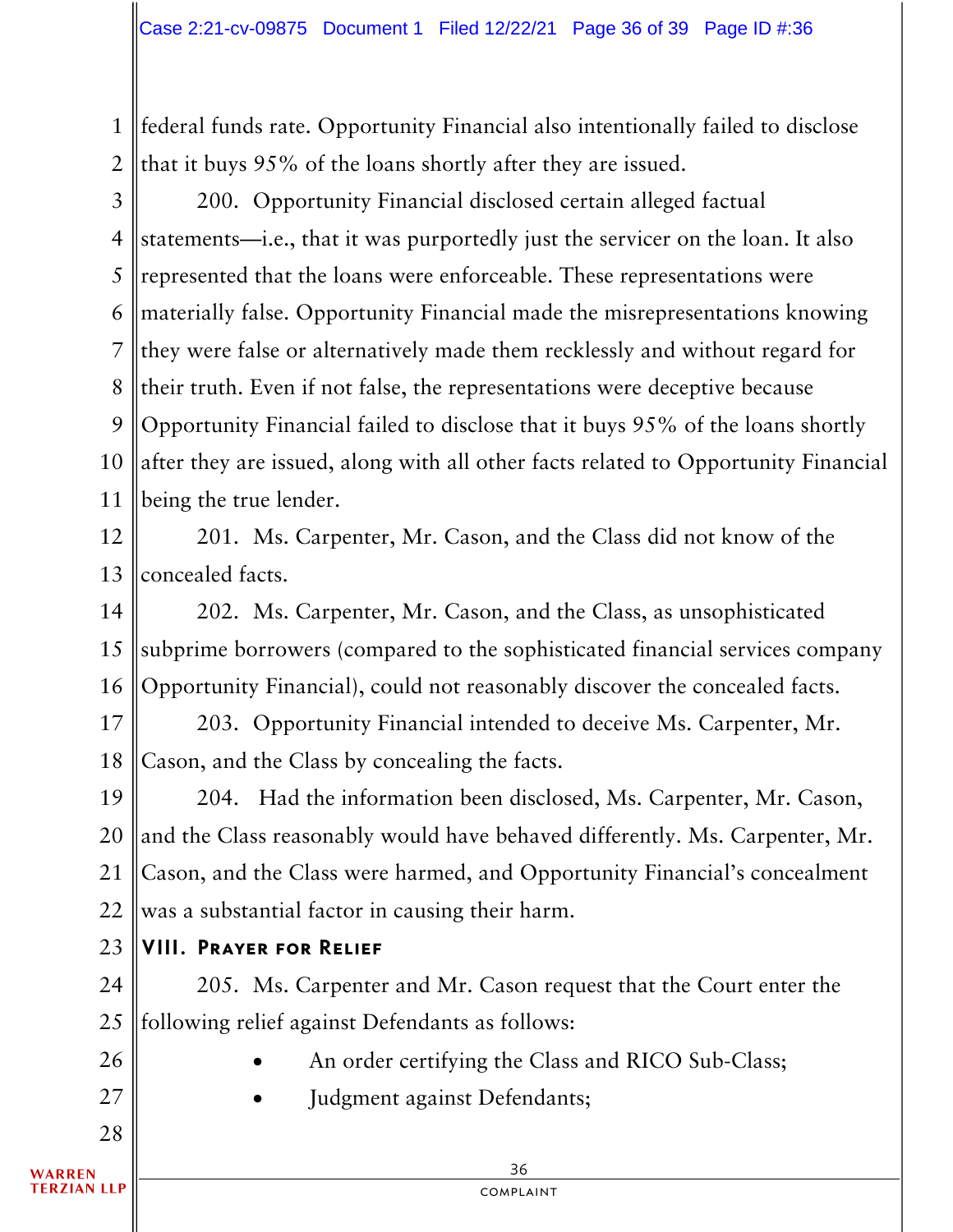• Compensatory damages, including all interest payments, payments of principal, and owed interest payments, in an amount yet to be ascertained, in an exact amount that is yet to be ascertained;

• Treble and punitive damages, in an amount yet to be ascertained;

• An order declaring that: (1) Opportunity Financial is the true lender on the loans; (2) the loans are governed by California law; (3) the loan contracts are void and unenforceable against Ms. Carpenter, Mr. Cason, and the Class members; (4) the loan contracts' arbitration clause is unconscionable, void, and unenforceable; (5) the loan contracts' class waiver is unconscionable, void, and unenforceable; (6) the loan contracts' jury waiver is unconscionable, void, and unenforceable; (7) the loan contracts' waiver of the right to seek a public injunction is unconscionable, void, and unenforceable; (8) the loan contracts' prohibition of res judicata, collateral estoppel, and issue preclusion is unconscionable, void, and unenforceable; (9) the loan contracts' requiring that a case alleging public injunctive relief must be stayed until after an arbitration of a claim seeking individual relief is unconscionable, void, and unenforceable; and (10) the loan contracts are unconscionable, void, and unenforceable;

Prejudgment interest;

• A public injunction for the benefit of the People of the State of California that (1) bars Opportunity Financial from directly or indirectly offering, providing, advertising, or acting as a service provider for any loans over the maximum interest rate; (2) requiring Defendants to give individualized notice to all Class members of their rights under all applicable laws; (3) requiring Defendants to provide individualized notice to each such consumer of the procedures available for enforcing the consumer's rights under applicable California laws; (4) voiding the loans and barring Opportunity Financial from enforcing them, and (5) establishing an effective monitoring mechanism to ensure Defendants' continued compliance with the terms of the injunction;

• Restitution of all money paid to Defendants, in an amount yet to be ascertained;

Legal fees pursuant to 18 U.S.C.  $\$$  1964(c) and California Code of Civil Procedure § 1021.5;

• Costs; and

1

2

3

4

5

6

7

8

9

10

11

12

13

14

15

16

17

18

19

20

21

22

23

24

25

26

27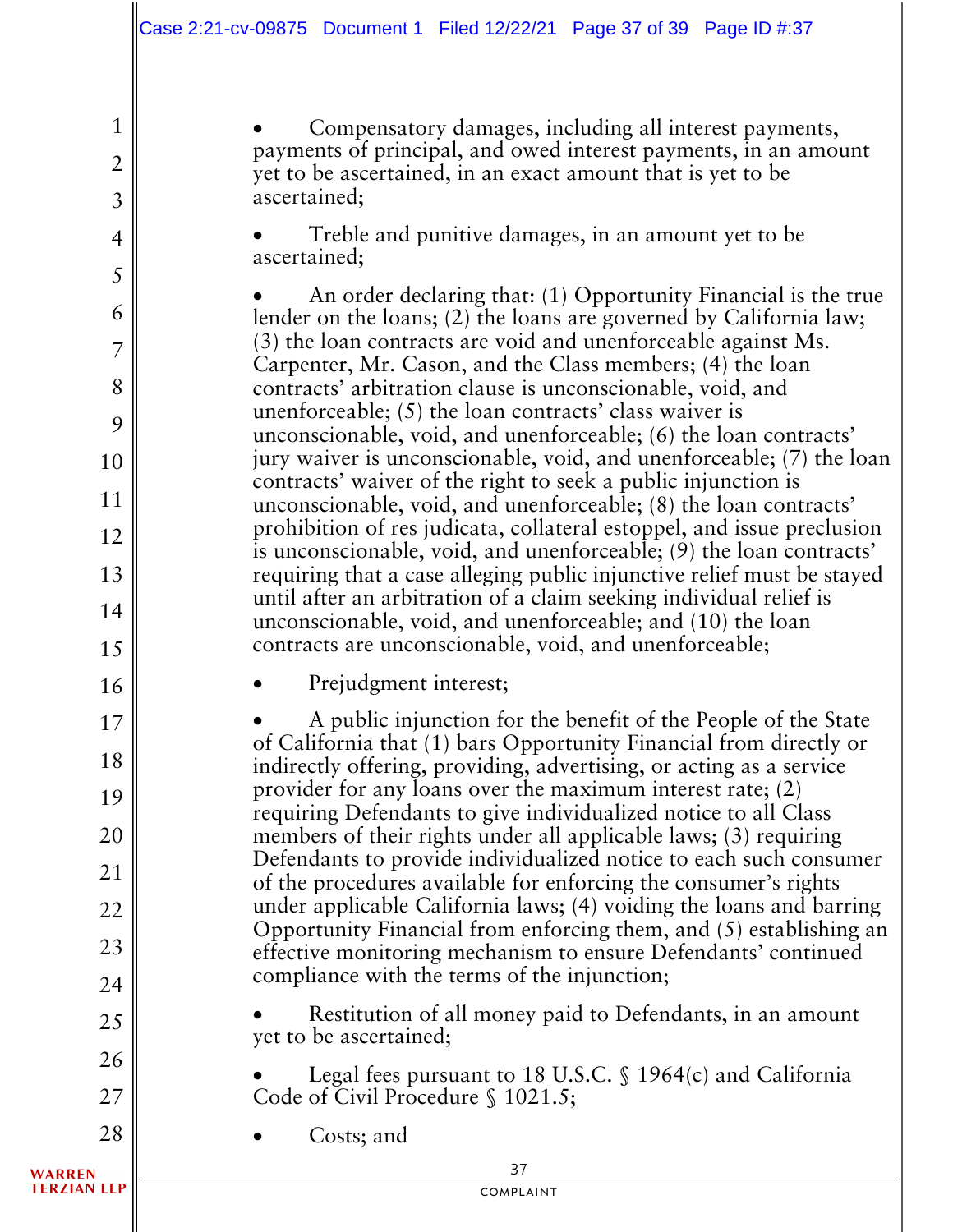|                                |                          | Case 2:21-cv-09875 Document 1 Filed 12/22/21 Page 38 of 39 Page ID #:38 |
|--------------------------------|--------------------------|-------------------------------------------------------------------------|
| $\mathbf{1}$<br>$\overline{2}$ |                          | For such other relief that the Court deems just and proper.             |
| $\mathfrak{Z}$                 | Dated: December 22, 2021 | <b>WARREN TERZIAN LLP</b>                                               |
| $\overline{4}$                 |                          |                                                                         |
| 5                              |                          | Dan Terzian                                                             |
| 6                              |                          | Counsel for Plaintiffs<br>Crystal Carpenter and Jordan Cason            |
| 7                              |                          |                                                                         |
| 8                              |                          |                                                                         |
| 9                              |                          |                                                                         |
| 10                             |                          |                                                                         |
| 11                             |                          |                                                                         |
| 12                             |                          |                                                                         |
| 13                             |                          |                                                                         |
| 14                             |                          |                                                                         |
| 15                             |                          |                                                                         |
| 16                             |                          |                                                                         |
| 17                             |                          |                                                                         |
| 18                             |                          |                                                                         |
| 19                             |                          |                                                                         |
| 20                             |                          |                                                                         |
| 21                             |                          |                                                                         |
| 22                             |                          |                                                                         |
| 23                             |                          |                                                                         |
| 24<br>$25\,$                   |                          |                                                                         |
| 26                             |                          |                                                                         |
| 27                             |                          |                                                                         |
| 28                             |                          |                                                                         |
| WARREN<br>TERZIAN LLP          |                          | 38                                                                      |
|                                |                          |                                                                         |